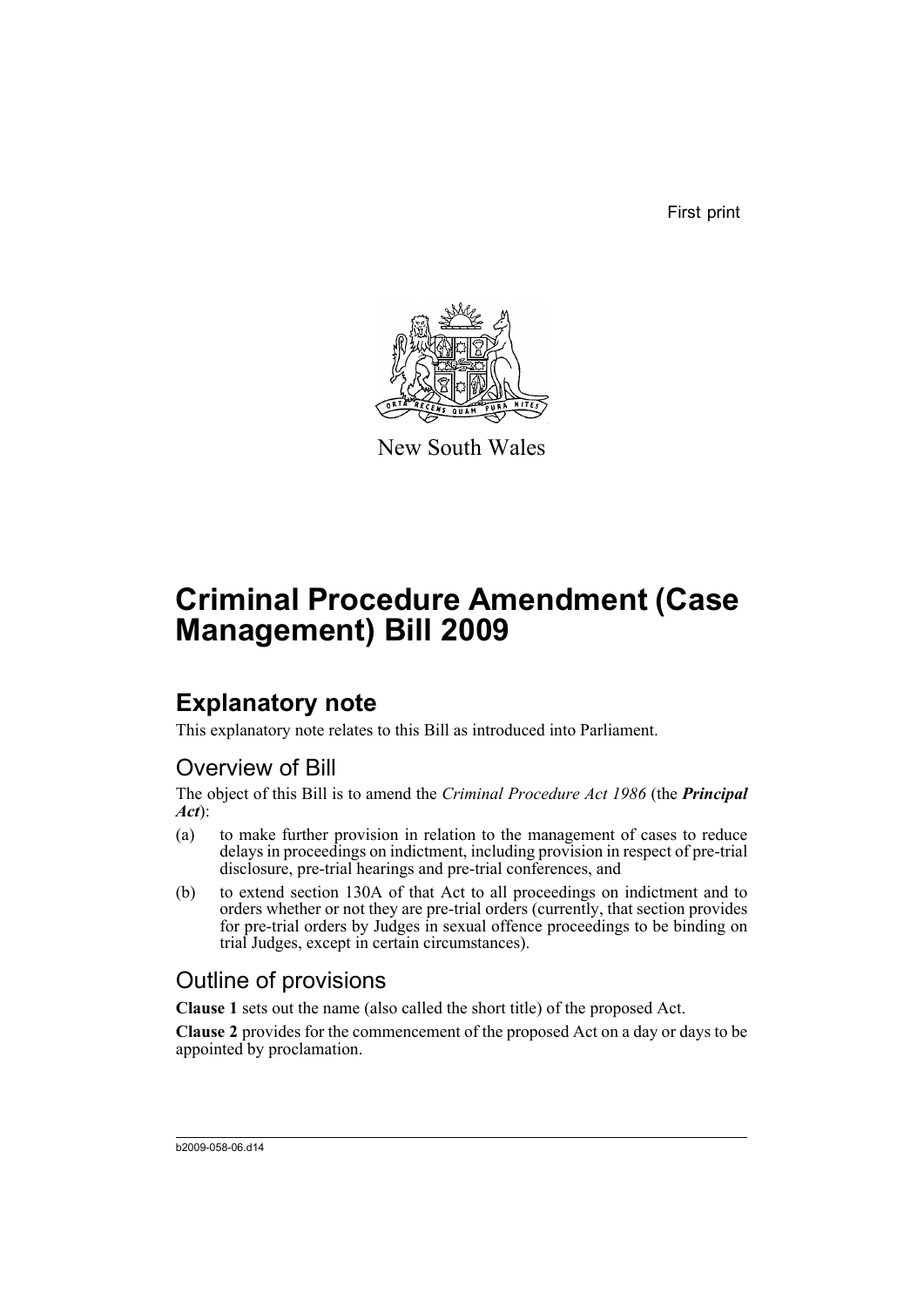Explanatory note

### **Schedule 1 Amendment of Criminal Procedure Act 1986 No 209**

#### **Case management in proceedings on indictment**

Currently, Division 3 of Part 3 of Chapter 3 of the Principal Act enables the Supreme Court or District Court to order pre-trial disclosure by the prosecutor and the accused person in proceedings on indictment, but only if satisfied that the trial will be a complex trial having regard to the likely length of the trial, the nature of the evidence to be adduced at the trial and the legal issues likely to arise at the trial.

**Schedule 1 [4]** substitutes Division 3 of Part 3 of Chapter 3 of the Principal Act to set out a new scheme for the management of proceedings on indictment. The proposed Division contains the following provisions:

**Proposed section 134** sets out the purpose of the proposed Division which is principally to reduce delays in proceedings on indictment.

**Proposed section 135** defines certain terms for the purposes of the proposed Division.

**Proposed section 136** requires the presiding Judge, at the first mention of proceedings in the court before which the trial is proposed to be heard, to give directions for the conduct of the trial and, in particular, to give directions as to the time by which the notices under proposed sections 137 and 138 are to be given by the prosecution and the defence.

**Proposed section 137** requires the prosecutor to give the accused person notice of the prosecution case and sets out the matters that are to be included in the notice.

**Proposed section 138** requires the accused person to give a response to the notice of the prosecution case and sets out the matters to be included in the response.

**Proposed section 139** enables the court to order the prosecutor and the accused person to attend one or more pre-trial hearings. The court may make various orders and rulings during those hearings (for example, as to the admissibility of evidence or on questions of law that might arise at the trial) that will be binding on the trial Judge except in certain circumstances.

The proposed section also prevents certain matters being raised at trial without the leave of the court if a pre-trial hearing was held and those matters were not raised at the pre-trial hearing.

**Proposed section 140** enables the court to order that the prosecutor and the accused person's legal representative attend a pre-trial conference for the purpose of reaching agreement regarding the evidence to be admitted at trial. The court may make such an order only if the accused person is represented by an Australian legal practitioner.

**Proposed section 141** enables the court to order further pre-trial disclosure on application of a party to the proceedings or on the court's own initiative. The court must be of the opinion that it is in the interests of the administration of justice to do so. The pre-trial disclosure requirements for the prosecutor are to provide a notice of certain matters and to respond to the defence response to the notice. The pre-trial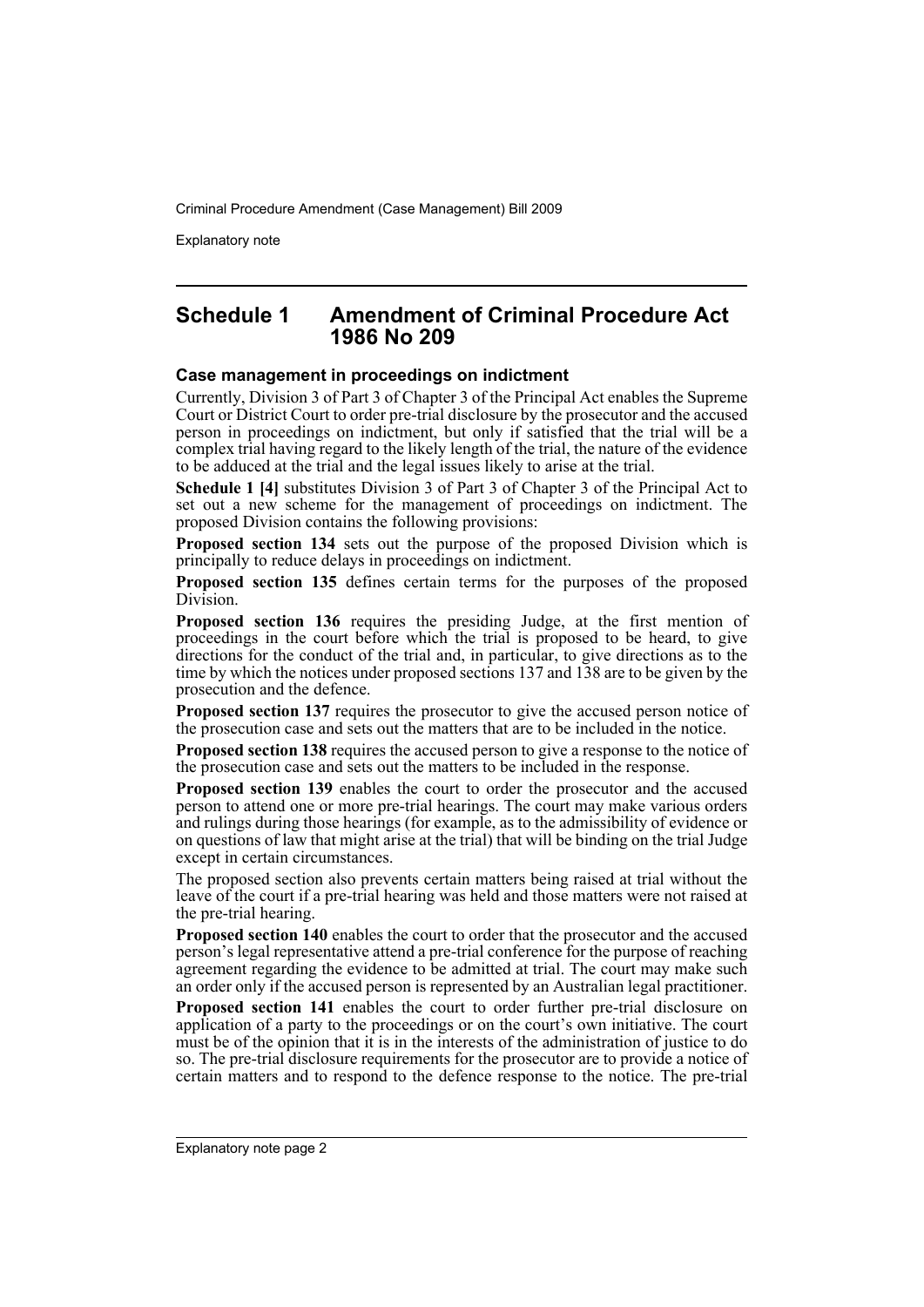Explanatory note

disclosure requirement for the accused person is to provide a defence response in accordance with proposed section 143.

**Proposed section 142** sets out the matters to be included in the prosecution's notice to the accused person for the purposes of proposed section 141.

**Proposed section 143** sets out the court-ordered pre-trial disclosure requirements for the accused person. Those requirements include the giving of a more detailed defence response to the prosecution's case than the requirements for a defence response under proposed section 138. The proposed section 143 requirements for a defence response include statements as to the facts, matters or circumstances alleged by the prosecution that the defence intends to dispute and notice of certain matters that the defence intends to raise in relation to the evidence proposed to be adduced by the prosecution.

**Proposed section 144** requires the prosecutor to provide specified information to the accused person in response to the defence response given under proposed section 143.

**Proposed section 145** enables the court to dispense with formal proof of certain matters in proceedings where the matters were not disputed in the course of pre-trial disclosure. The proposed section also enables the court to allow evidence of 2 or more witnesses to be adduced in the form of a summary in certain circumstances.

**Proposed section 146** enables the court to refuse to admit evidence that was not disclosed in accordance with the pre-trial disclosure requirements of the proposed Division and to exclude expert evidence where a copy of the report of the evidence was not provided to the other party in accordance with those requirements. The court may also grant an adjournment if a party to proceedings seeks to adduce evidence not previously disclosed that would prejudice the case of the other party to the proceedings. The court cannot use its powers under the proposed section to prevent the accused person adducing evidence unless the prosecutor has complied with the pre-trial disclosure requirements.

**Proposed section 147** provides that the obligation to undertake pre-trial disclosure under the proposed Division continues during the proceedings concerned.

**Proposed section 148** enables the court to waive any of the pre-trial disclosure requirements under the proposed Division.

**Proposed section 149** deals with the manner in which notices are to be given under the proposed Division.

**Proposed section 149A** provides that copies of proposed documents, exhibits and other things need not be included in a notice under the proposed Division if it is impractical to do so. However, they are to be made available for inspection at a reasonable time and place.

**Proposed section 149B** prevents the prosecutor in proceedings disclosing the address or the telephone number of proposed witnesses and other persons in a notice under the proposed Division, except in specified circumstances.

**Proposed section 149C** deals with the form in which statements of witnesses are to be provided in notices under the proposed Division.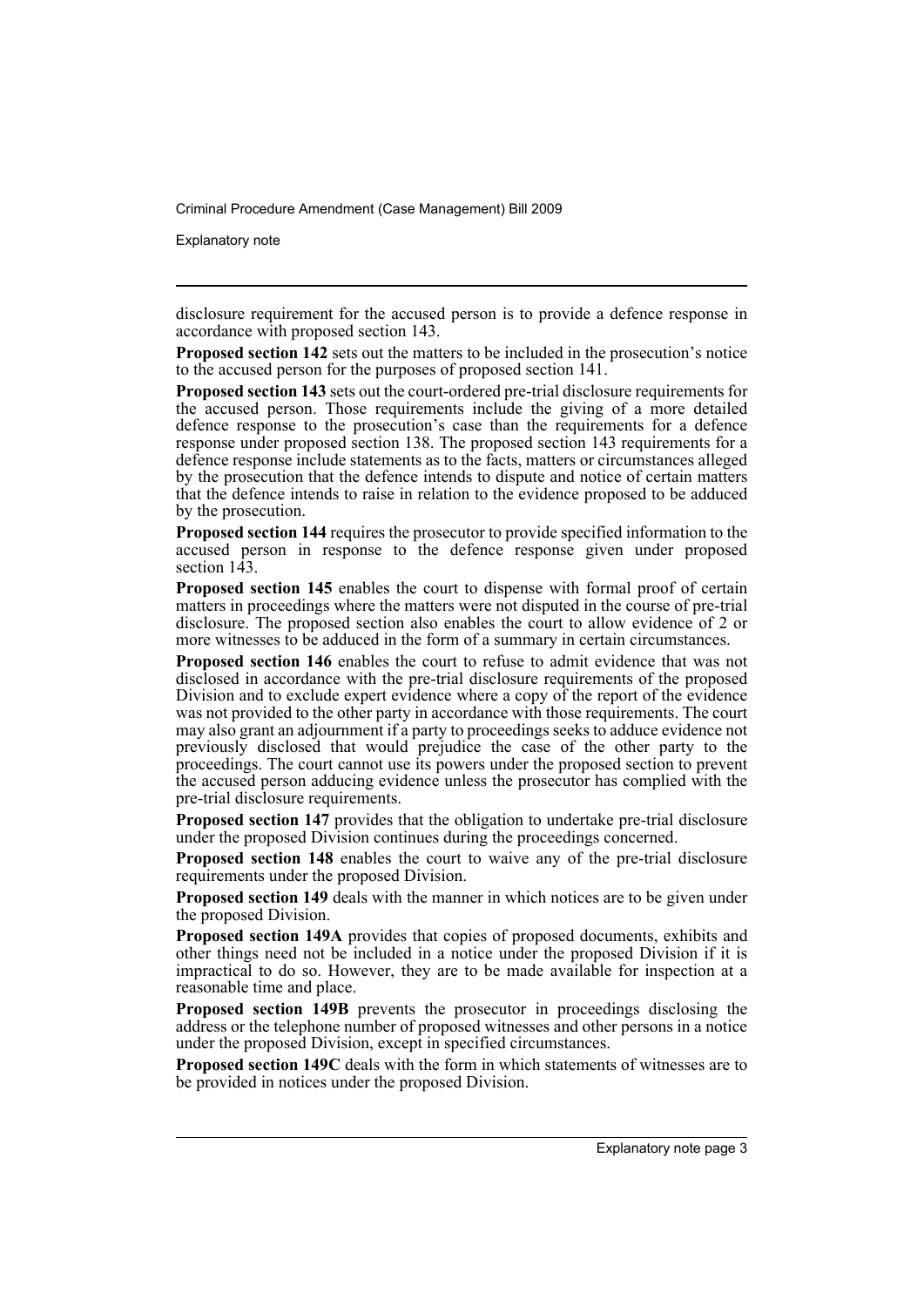Explanatory note

**Proposed section 149D** provides that the prosecutor is not required to disclose anything in a notice under the proposed Division if it has already been included in the brief of evidence or otherwise provided or disclosed to the accused person. Similarly, the accused person is not required to include anything in a notice that has been previously disclosed to the prosecution.

**Proposed section 149E** makes it clear that, on or after the commencement of the trial in proceedings, the court may make orders, determinations or findings, or give directions or rulings, for the efficient management and conduct of the trial, including ordering any of the parties to proceedings to make disclosures that could have been required under the proposed Division before the commencement of the trial.

**Proposed section 149F** contains miscellaneous provisions in relation to the proposed Division, including provisions giving the court power to resolve disputes arising from the matters dealt with in the proposed Division and stating the relationship of the proposed Division to other Acts and laws.

#### **Orders in proceedings on indictment**

Currently, section 130A of the Principal Act provides that a pre-trial order made by a Judge in certain sexual offence proceedings is generally binding on the trial Judge in the proceedings unless it would not be in the interests of justice for the order to be binding.

**Schedule 1 [3]** substitutes section 130A of the Principal Act to extend its application to all proceedings on indictment. The amendment also extends the application of the section to orders of the trial Judge in the proceedings so that where there is a new hearing ordered or the proceedings are discontinued the orders of the original trial Judge are generally binding on another trial Judge hearing fresh proceedings. **Schedule 1 [1] and [2]** make consequential amendments.

#### **Other amendments**

**Schedule 1 [5]** inserts proposed section 314A into the Principal Act to require the Attorney General to review the provisions of proposed Division 3 of Part 3 of Chapter 3 of the Principal Act as soon as possible after 24 months after the commencement of the proposed section.

**Schedule 1 [6]** amends Schedule 2 to the Principal Act to enable regulations to be made of a savings or transitional nature consequent on the enactment of the proposed Act.

**Schedule 1 [7]** amends Schedule 2 to the Principal Act to include specific savings and transitional provisions in relation to the proposed amendments to the Principal Act.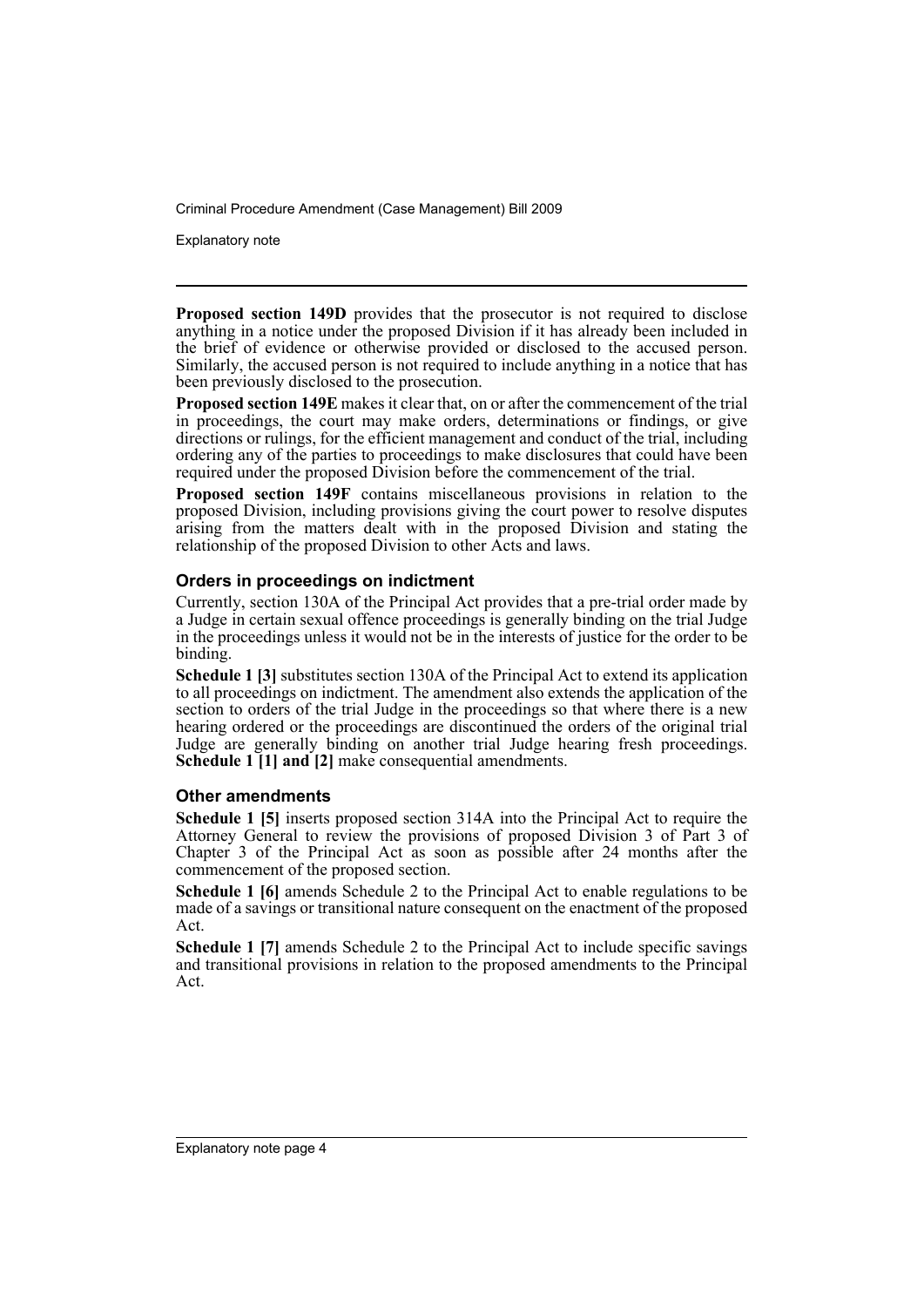First print



New South Wales

# **Criminal Procedure Amendment (Case Management) Bill 2009**

# **Contents**

|                                                            | Page |
|------------------------------------------------------------|------|
| 1 Name of Act                                              |      |
| 2 Commencement                                             |      |
| Schedule 1 Amendment of Criminal Procedure Act 1986 No 209 | 3.   |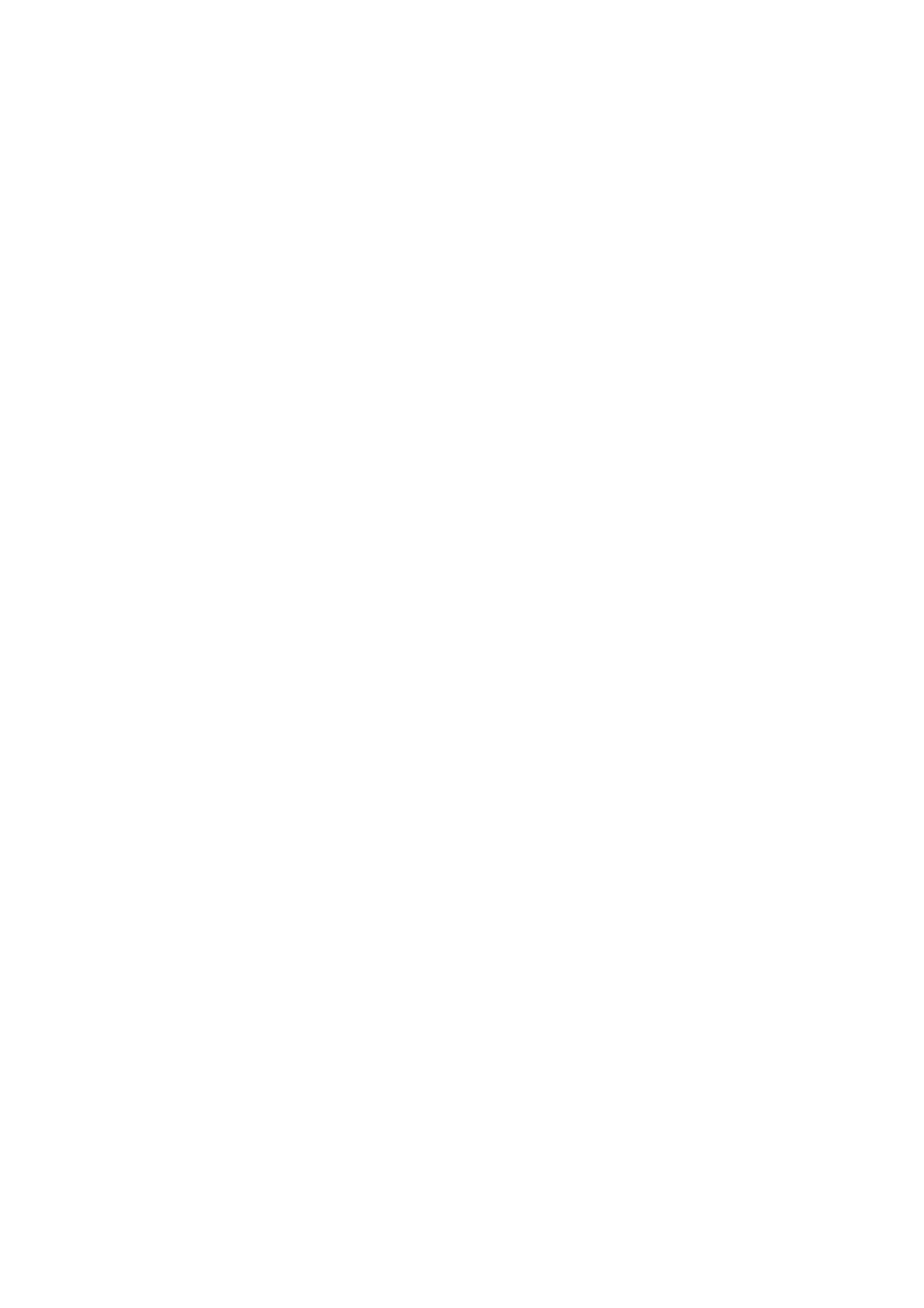

New South Wales

# **Criminal Procedure Amendment (Case Management) Bill 2009**

No , 2009

### **A Bill for**

An Act to amend the *Criminal Procedure Act 1986* in relation to case management of criminal trials; and for other purposes.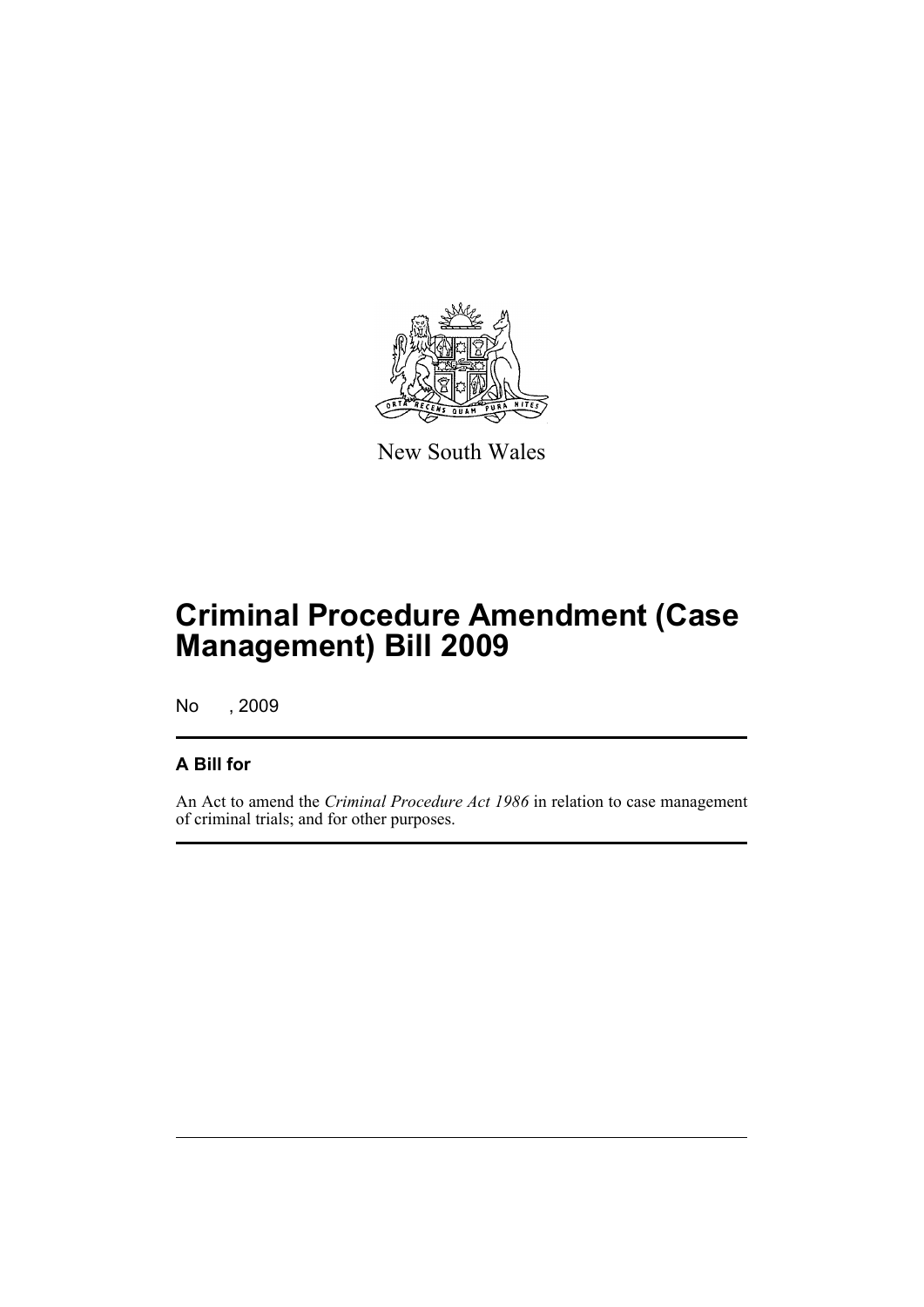<span id="page-7-1"></span><span id="page-7-0"></span>

|   | The Legislature of New South Wales enacts:                                  | 1             |
|---|-----------------------------------------------------------------------------|---------------|
|   | Name of Act                                                                 | $\mathcal{P}$ |
|   | This Act is the Criminal Procedure Amendment (Case Management)<br>Act 2009. | 3<br>4        |
| 2 | <b>Commencement</b>                                                         | 5             |
|   | This Act commences on a day or days to be appointed by proclamation.        | 6             |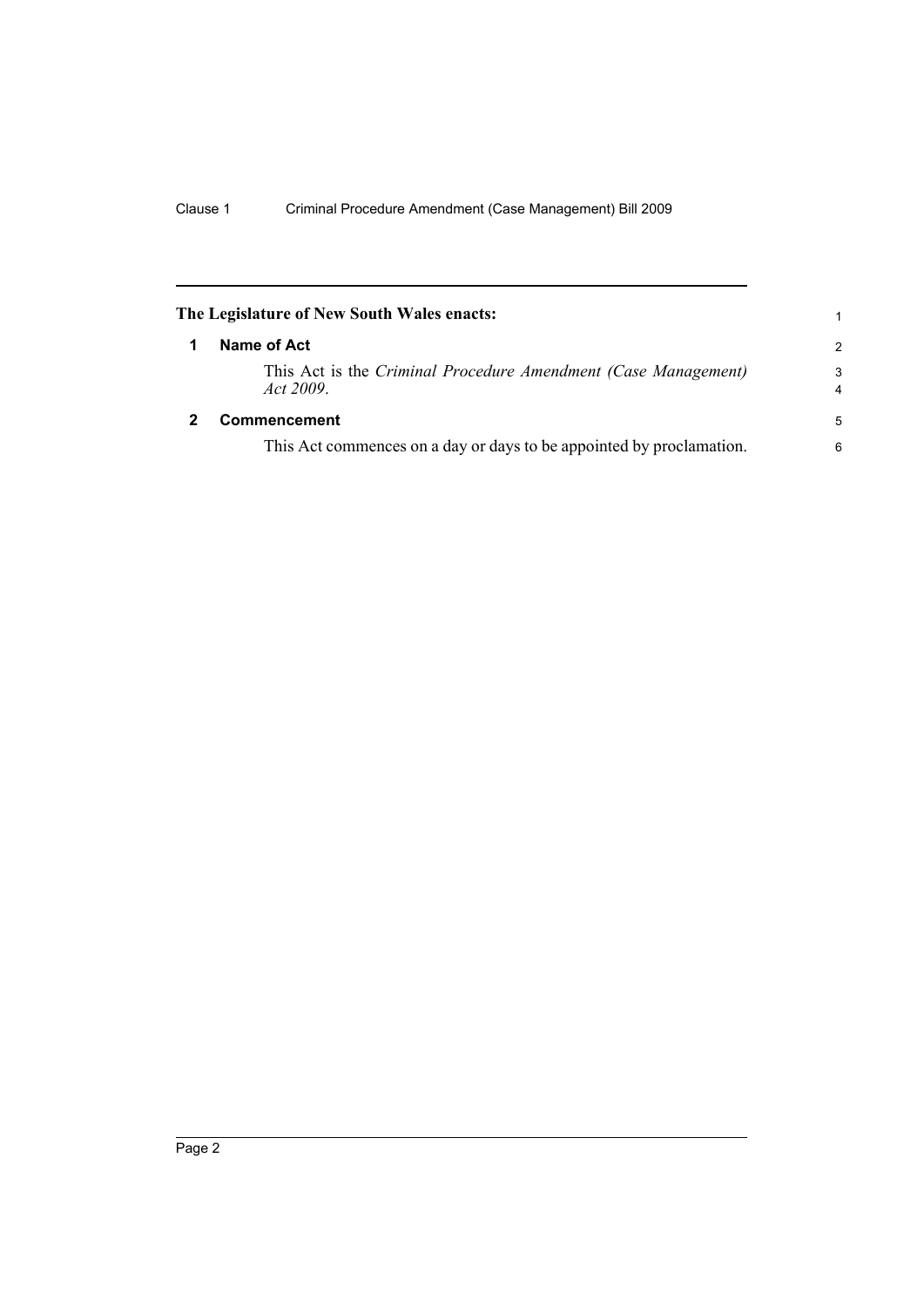Amendment of Criminal Procedure Act 1986 No 209 Schedule 1

<span id="page-8-0"></span>

|     | <b>Schedule 1</b>                 |                     | <b>Amendment of Criminal Procedure Act</b><br>1986 No 209                                                                                                                                                                                                                                                                                                                                                                                                                                                       | 1<br>$\overline{2}$                          |  |
|-----|-----------------------------------|---------------------|-----------------------------------------------------------------------------------------------------------------------------------------------------------------------------------------------------------------------------------------------------------------------------------------------------------------------------------------------------------------------------------------------------------------------------------------------------------------------------------------------------------------|----------------------------------------------|--|
| [1] |                                   |                     | <b>Section 3 Definitions</b>                                                                                                                                                                                                                                                                                                                                                                                                                                                                                    | 3                                            |  |
|     |                                   |                     | Insert in alphabetical order in section $3(1)$ :                                                                                                                                                                                                                                                                                                                                                                                                                                                                | 4                                            |  |
|     |                                   |                     | <i>trial Judge</i> means the Judge before whom trial proceedings,<br>following empanelment of a jury in proceedings on indictment,<br>are heard.                                                                                                                                                                                                                                                                                                                                                                | 5<br>6<br>$\overline{7}$                     |  |
| [2] |                                   | Section 3 (4)       |                                                                                                                                                                                                                                                                                                                                                                                                                                                                                                                 | 8                                            |  |
|     |                                   |                     | Insert after section $3(3)$ :                                                                                                                                                                                                                                                                                                                                                                                                                                                                                   | 9                                            |  |
|     |                                   | (4)                 | In this Act, a reference to the <i>empanelment of a jury</i> is, in the<br>case of a trial by a Judge alone, taken to be a reference to the point<br>in time when the Judge first assumes the role of the tribunal of<br>fact.                                                                                                                                                                                                                                                                                  | 10<br>11<br>12<br>13                         |  |
| [3] |                                   | <b>Section 130A</b> |                                                                                                                                                                                                                                                                                                                                                                                                                                                                                                                 | 14                                           |  |
|     | Omit the section. Insert instead: |                     |                                                                                                                                                                                                                                                                                                                                                                                                                                                                                                                 |                                              |  |
|     | 130A                              |                     | Pre-trial orders and orders made during trial bind trial Judge                                                                                                                                                                                                                                                                                                                                                                                                                                                  | 16                                           |  |
|     |                                   | (1)                 | A pre-trial order made by a Judge in proceedings on indictment<br>is binding on the trial Judge in those proceedings unless, in the<br>opinion of the trial Judge, it would not be in the interests of justice<br>for the order to be binding.                                                                                                                                                                                                                                                                  | 17<br>18<br>19<br>20                         |  |
|     |                                   | (2)                 | If, on an appeal against a conviction for an offence in proceedings<br>on indictment, a new trial is ordered, a pre-trial order made by a<br>Judge, or an order made by the trial Judge, in relation to the<br>proceedings from which the conviction arose is binding on the<br>trial Judge hearing the fresh trial proceedings unless:                                                                                                                                                                         | 21<br>22<br>23<br>24<br>25                   |  |
|     |                                   |                     | in the opinion of the trial Judge hearing the fresh trial<br>(a)<br>proceedings, it would not be in the interests of justice for<br>that order to be binding, or                                                                                                                                                                                                                                                                                                                                                | 26<br>27<br>28                               |  |
|     |                                   |                     | that order is inconsistent with an order made on appeal.<br>(b)                                                                                                                                                                                                                                                                                                                                                                                                                                                 | 29                                           |  |
|     |                                   | (3)                 | If proceedings on indictment before a trial Judge are discontinued<br>for any reason, a pre-trial order made by a Judge, or an order<br>made by the trial Judge, in relation to those proceedings is<br>binding on a trial Judge hearing any subsequent trial proceedings<br>relating to the same offence as the discontinued proceedings<br>unless, in the opinion of the trial Judge hearing the subsequent<br>trial proceedings, it would not be in the interests of justice for the<br>order to be binding. | 30<br>31<br>32<br>33<br>34<br>35<br>36<br>37 |  |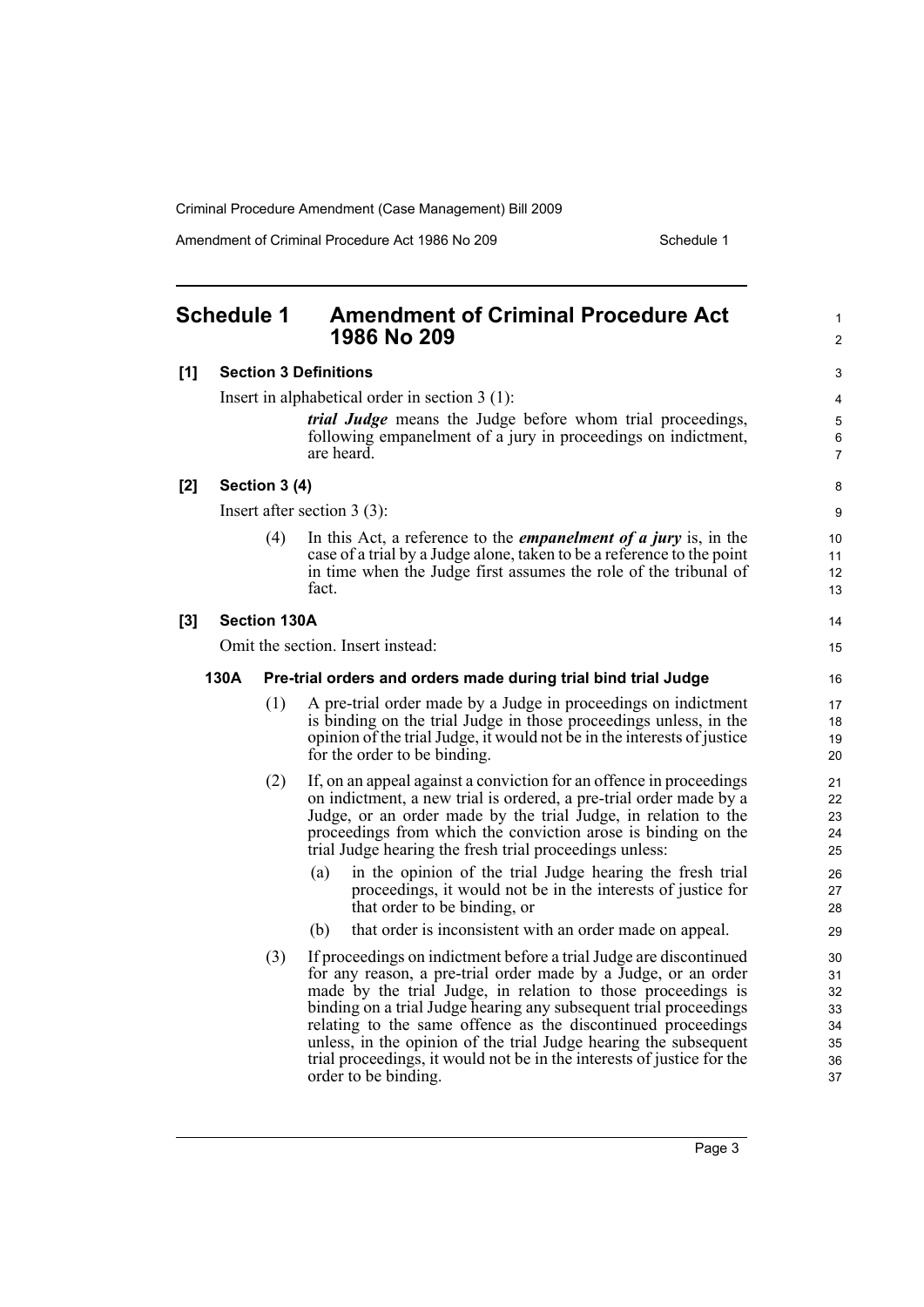Schedule 1 Amendment of Criminal Procedure Act 1986 No 209

(4) In this section, *pre-trial order* means any order made after the indictment is first presented but before the empanelment of a jury for a trial. **[4] Chapter 3, Part 3, Division 3** Omit the Division. Insert instead: **Division 3 Case management provisions and other provisions to reduce delays in proceedings 134 Purpose** (1) The purpose of this Division is to reduce delays in proceedings on indictment by: (a) requiring certain pre-trial disclosure by the prosecution and the defence, and (b) enabling the court to undertake case management where suitable in those proceedings, whether on its own motion or on application by a party to the proceedings. (2) Case management measures that are available to the court under this Division include the ordering of pre-trial hearings, pre-trial conferences and further pre-trial disclosure. The court has a discretion in determining which (if any) of those measures are suitable in the proceedings concerned. **135 Definitions** (1) In this Division: *court* means the Supreme Court or District Court. *pre-trial conference* means a conference held under section 140. *pre-trial hearing* means a hearing held under section 139. (2) In this Division, a reference to the *accused person* is to be read as including a reference to the Australian legal practitioner representing the accused person. **136 Directions for conduct of proceedings** At the first mention of proceedings in the court before which the trial is proposed to be heard, the presiding Judge is to give directions with respect to the future conduct of the trial, including a direction as to the time by which notice of the prosecution case is to be given under section 137 and notice of the defence response is to be given under section 138. 1 2 3 4 5 6 7 8 9 10 11 12 13 14 15 16 17 18 19 20 21 22 23  $24$ 25 26 27 28  $29$ 30 31 32 33 34 35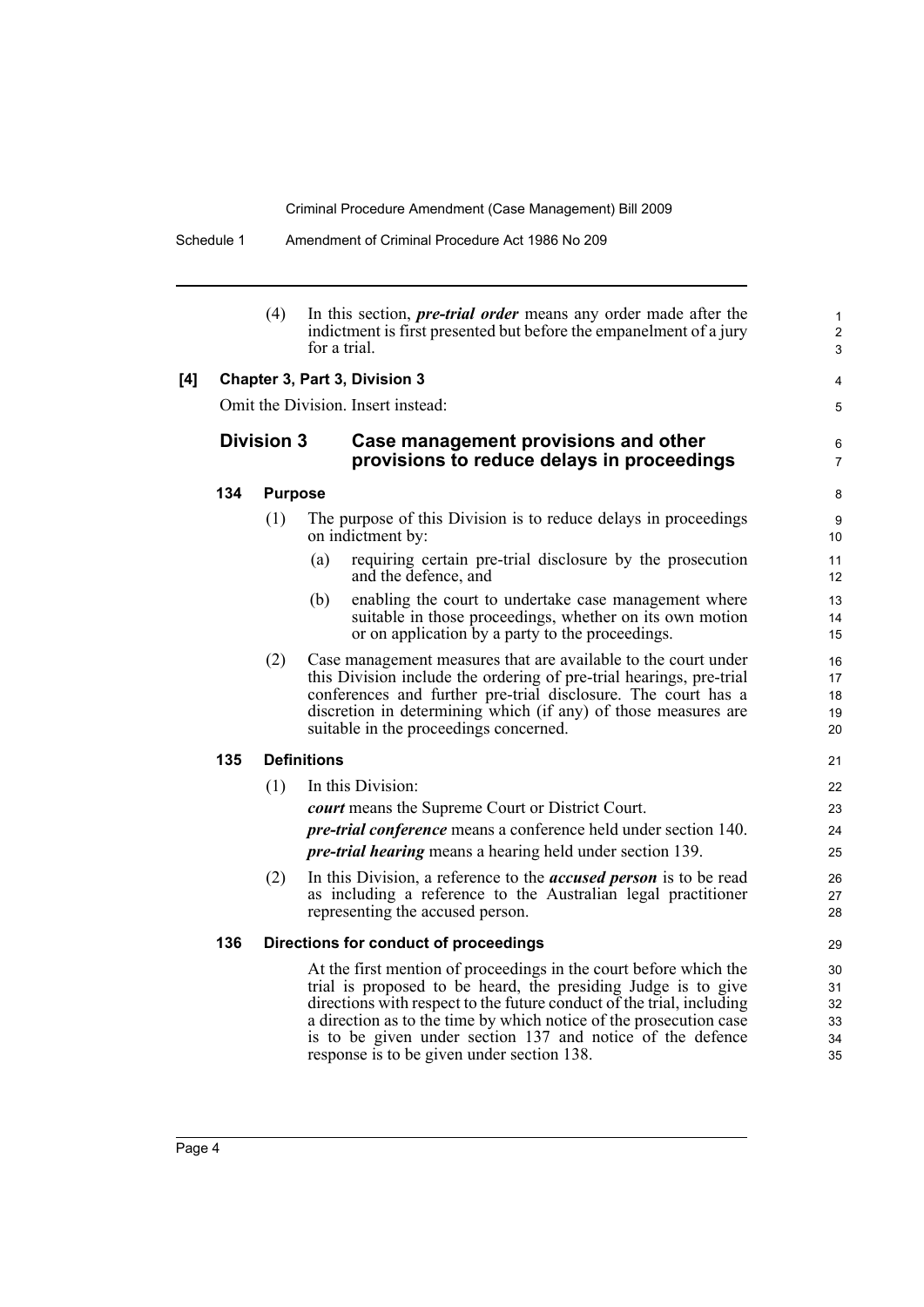Amendment of Criminal Procedure Act 1986 No 209 Schedule 1

| 137 |     |     | Notice of prosecution case to be given to accused person                                                                                                                                                                                                                                                                     | 1                                |
|-----|-----|-----|------------------------------------------------------------------------------------------------------------------------------------------------------------------------------------------------------------------------------------------------------------------------------------------------------------------------------|----------------------------------|
|     | (1) |     | The prosecutor is to give to the accused person notice of the<br>prosecution case that includes the following:                                                                                                                                                                                                               | $\overline{\mathbf{c}}$<br>3     |
|     |     | (a) | a copy of the indictment,                                                                                                                                                                                                                                                                                                    | 4                                |
|     |     | (b) | a statement of facts,                                                                                                                                                                                                                                                                                                        | 5                                |
|     |     | (c) | a copy of a statement of each witness whose evidence the<br>prosecutor proposes to adduce at the trial,                                                                                                                                                                                                                      | 6<br>7                           |
|     |     | (d) | a copy of each document, evidence of the contents of<br>which the prosecutor proposes to adduce at the trial,                                                                                                                                                                                                                | 8<br>9                           |
|     |     | (e) | if the prosecutor proposes to adduce evidence at the trial in<br>the form of a summary, a copy of the summary or, where<br>the summary has not yet been prepared, an outline of the<br>summary,                                                                                                                              | 10<br>11<br>12<br>13             |
|     |     | (f) | a copy of any exhibit that the prosecutor proposes to<br>adduce at the trial,                                                                                                                                                                                                                                                | 14<br>15                         |
|     |     | (g) | a copy of any chart or explanatory material that the<br>prosecutor proposes to adduce at the trial,                                                                                                                                                                                                                          | 16<br>17                         |
|     |     | (h) | if any expert witness is proposed to be called at the trial by<br>the prosecutor, a copy of each report by the witness that is<br>relevant to the case.                                                                                                                                                                      | 18<br>19<br>20                   |
|     |     | (i) | a copy of any information, document or other thing<br>provided by police officers to the prosecutor, or otherwise<br>in the possession of the prosecutor, that may reasonably be<br>regarded as relevant to the prosecution case or the defence<br>case, and that has not otherwise been disclosed to the<br>accused person, | 21<br>22<br>23<br>24<br>25<br>26 |
|     |     | (i) | a list identifying:                                                                                                                                                                                                                                                                                                          | 27                               |
|     |     |     | (i)<br>any information, document or other thing of which<br>the prosecutor is aware and that would reasonably<br>be regarded as being of relevance to the case but that<br>is not in the prosecutor's possession and is not in the<br>accused person's possession, and                                                       | 28<br>29<br>30<br>31<br>32       |
|     |     |     | the place at which the prosecutor believes the<br>(ii)<br>information, document or other thing is situated,                                                                                                                                                                                                                  | 33<br>34                         |
|     |     | (k) | a copy of any information in the possession of the<br>prosecutor that is relevant to the reliability or credibility of<br>a prosecution witness.                                                                                                                                                                             | 35<br>36<br>37                   |
|     | (2) |     | The regulations may make provision for or with respect to the<br>form and content of a statement of facts for the purposes of<br>subsection $(1)$ (b).                                                                                                                                                                       | 38<br>39<br>40                   |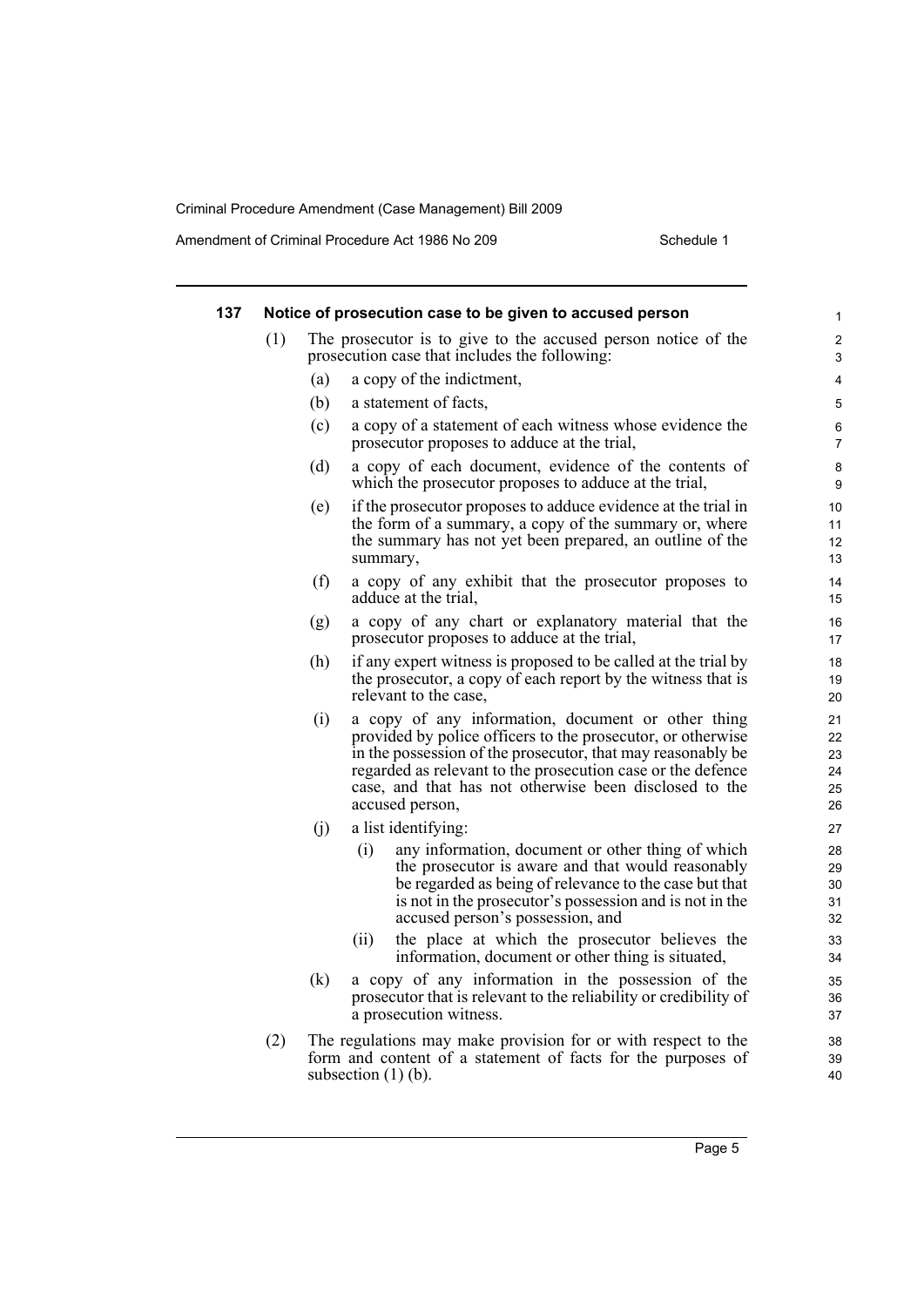Schedule 1 Amendment of Criminal Procedure Act 1986 No 209

| 138 |                           | Notice of defence response to be given to prosecutor                                                                                                                                                                                                                                                                                                                 | 1                                |
|-----|---------------------------|----------------------------------------------------------------------------------------------------------------------------------------------------------------------------------------------------------------------------------------------------------------------------------------------------------------------------------------------------------------------|----------------------------------|
|     |                           | The accused person is to give the prosecutor notice of the defence<br>response that includes the following:                                                                                                                                                                                                                                                          | 2<br>3                           |
|     | (a)                       | the name of any Australian legal practitioner proposed to<br>appear on behalf of the accused person at the trial,                                                                                                                                                                                                                                                    | 4<br>5                           |
|     | (b)                       | notice of any consent that the accused person proposes to<br>give at the trial under section 190 of the <i>Evidence Act 1995</i><br>in relation to each of the following:                                                                                                                                                                                            | 6<br>$\overline{7}$<br>8         |
|     |                           | a statement of a witness that the prosecutor proposes<br>(i)<br>to adduce at the trial.                                                                                                                                                                                                                                                                              | 9<br>10                          |
|     |                           | a summary of evidence that the prosecutor proposes<br>(ii)<br>to adduce at the trial,                                                                                                                                                                                                                                                                                | 11<br>12                         |
|     | (c)                       | a statement as to whether or not the accused person intends<br>to give any notice under section 150 (Notice of alibi),                                                                                                                                                                                                                                               | 13<br>14                         |
|     | (d)                       | a statement as to whether or not the accused person intends<br>to give any notice under section 151 (Notice of intention to<br>adduce evidence of substantial mental impairment).                                                                                                                                                                                    | 15<br>16<br>17                   |
| 139 | <b>Pre-trial hearings</b> |                                                                                                                                                                                                                                                                                                                                                                      | 18                               |
| (1) |                           | At the first mention of proceedings in the court before which the<br>trial is proposed to be heard or at any other time, the court may<br>order the prosecutor and the accused person to attend one or more<br>pre-trial hearings before the court so long as the time appointed<br>for any such hearing occurs after the indictment has been<br>presented or filed. | 19<br>20<br>21<br>22<br>23<br>24 |
| (2) | the trial.                | During a pre-trial hearing, the court may make such orders,<br>determinations or findings, or give such directions or rulings, as<br>it thinks appropriate for the efficient management and conduct of                                                                                                                                                               | 25<br>26<br>27<br>28             |
| (3) |                           | Without limiting subsection (2), the court may take any or all of<br>the following action under that subsection:                                                                                                                                                                                                                                                     | 29<br>30                         |
|     | (a)                       | hear and determine an objection to the indictment,                                                                                                                                                                                                                                                                                                                   | 31                               |
|     | (b)                       | order the holding of a pre-trial conference under<br>section 140,                                                                                                                                                                                                                                                                                                    | 32<br>33                         |
|     | (c)                       | order pre-trial disclosure by the prosecutor or the accused<br>person under section 141,                                                                                                                                                                                                                                                                             | 34<br>35                         |
|     | (d)                       | give a direction under section $145(3)$ ,                                                                                                                                                                                                                                                                                                                            | 36                               |
|     | (e)                       | give a ruling or make a finding under section 192A of the<br><i>Evidence Act 1995</i> as if the trial had commenced,                                                                                                                                                                                                                                                 | 37<br>38                         |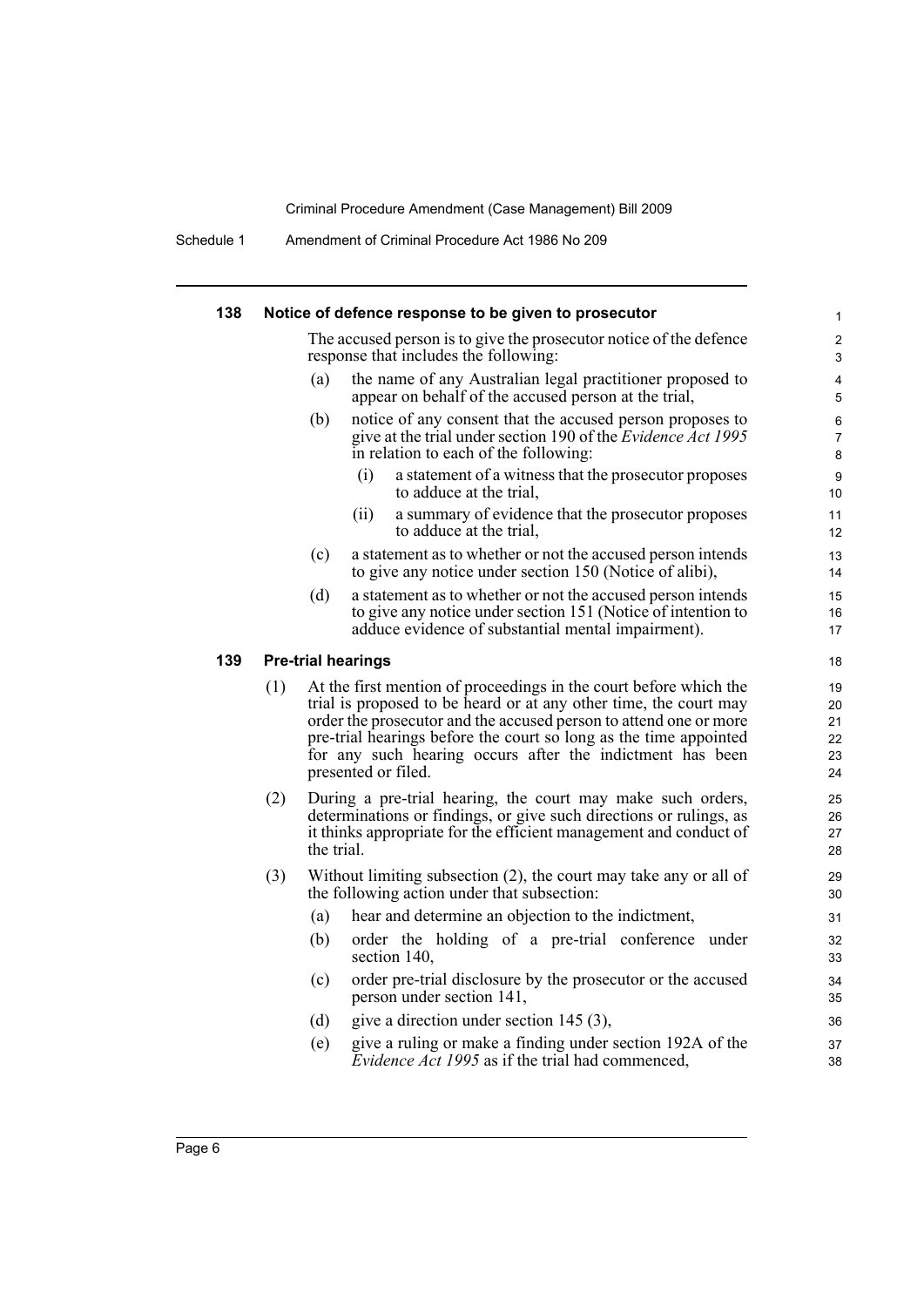Amendment of Criminal Procedure Act 1986 No 209

- (f) hear and determine a submission that the case should not proceed to trial,
- (g) give a ruling on any question of law that might arise at the trial.
- (4) Despite any other provision of this Act, the court may make any order, determination or finding, or give any ruling, under this section on application by a party to the proceedings or on the court's own initiative.
- (5) Any order, determination or finding made, or ruling given, by the court under this section is binding on the trial Judge in the proceedings unless, in the opinion of the trial Judge, it would not be in the interests of justice for the order, determination, finding or ruling to be binding.
- (6) Except with the leave of the court, a party to proceedings may not raise a matter referred to in subsection  $(3)$   $(a)$  or  $(e)$  at trial if a pre-trial hearing was held in the proceedings and the matter was not raised at the pre-trial hearing.
- (7) Leave is not to be granted under subsection (6) unless the court is of the opinion that it would be contrary to the interests of justice to refuse leave to raise the matter concerned.

#### **140 Pre-trial conferences**

- (1) At the first mention of proceedings in the court before which the trial is proposed to be heard or at any other time, the court may order that a pre-trial conference is to be held so long as the time appointed for any such conference occurs after the indictment has been presented or filed.
- (2) The court may order the holding of a pre-trial conference under this section on application of any party or on the court's own initiative.
- (3) The court may make such an order only if the accused person will be represented by an Australian legal practitioner at the pre-trial conference.
- (4) The purpose of the pre-trial conference is to determine whether the accused person and the prosecutor are able to reach agreement regarding the evidence to be admitted at the trial.
- (5) The following persons must be present during the pre-trial conference:
	- (a) the prosecutor,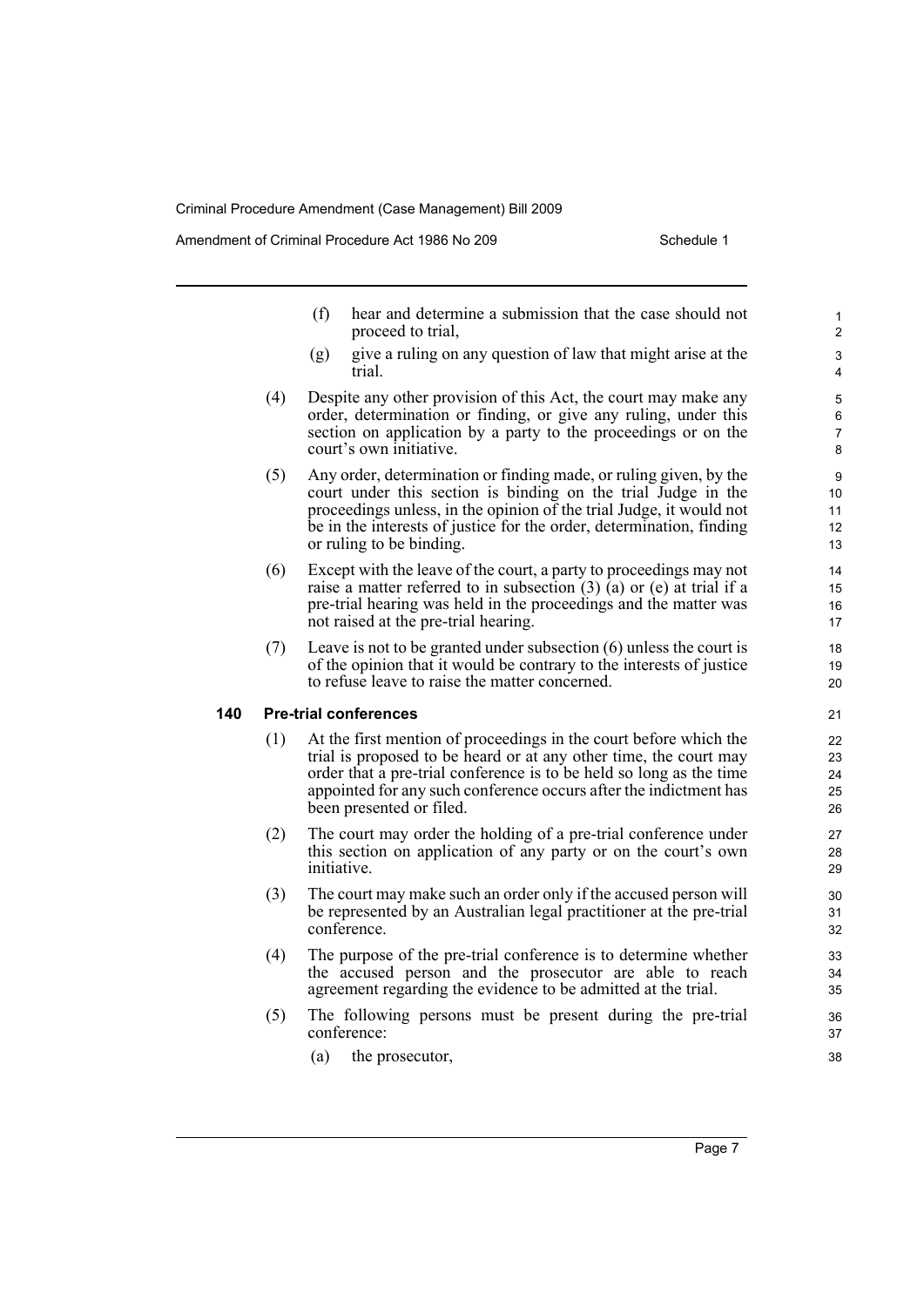Schedule 1 Amendment of Criminal Procedure Act 1986 No 209

| (b) | the Australian legal practitioner representing the accused |
|-----|------------------------------------------------------------|
|     | person.                                                    |

- (6) If the accused person has been charged jointly with any other person with the offence concerned, a joint pre-trial conference may be held in respect of two or more co-accused, but only with the consent of the prosecution and each of the co-accused concerned.
- (7) A requirement under this section that a person be present for the purposes of a pre-trial conference is taken to be satisfied if the person is present or available by way of an audio visual link or telephone.
- (8) Within 7 days after the holding of a pre-trial conference:
	- (a) the prosecutor and the Australian legal practitioner who represented the accused person at the pre-trial conference must complete a pre-trial conference form, and
	- (b) the prosecutor must file the pre-trial conference form with the court.
- (9) The pre-trial conference form:
	- (a) is to indicate the areas of agreement and disagreement between the accused person and the prosecutor regarding the evidence to be admitted at the trial, and
	- (b) is to be signed by the prosecutor and the Australian legal practitioner representing the accused person.
- (10) Except with the leave of the court, a party to proceedings may not object to the admission of any evidence at trial if the pre-trial conference form indicates that the parties have agreed that the evidence is not in dispute.
- (11) Leave is not to be granted under subsection (10) unless the court is of the opinion that it would be contrary to the interests of justice to refuse leave.

#### **141 Court may order pre-trial disclosure in particular case**

- (1) After the indictment is presented or filed in proceedings, the court may make any or all of the following orders, but only if the court is of the opinion that it would be in the interests of the administration of justice to do so:
	- (a) order that the prosecutor is to give notice in accordance with section  $142$ ,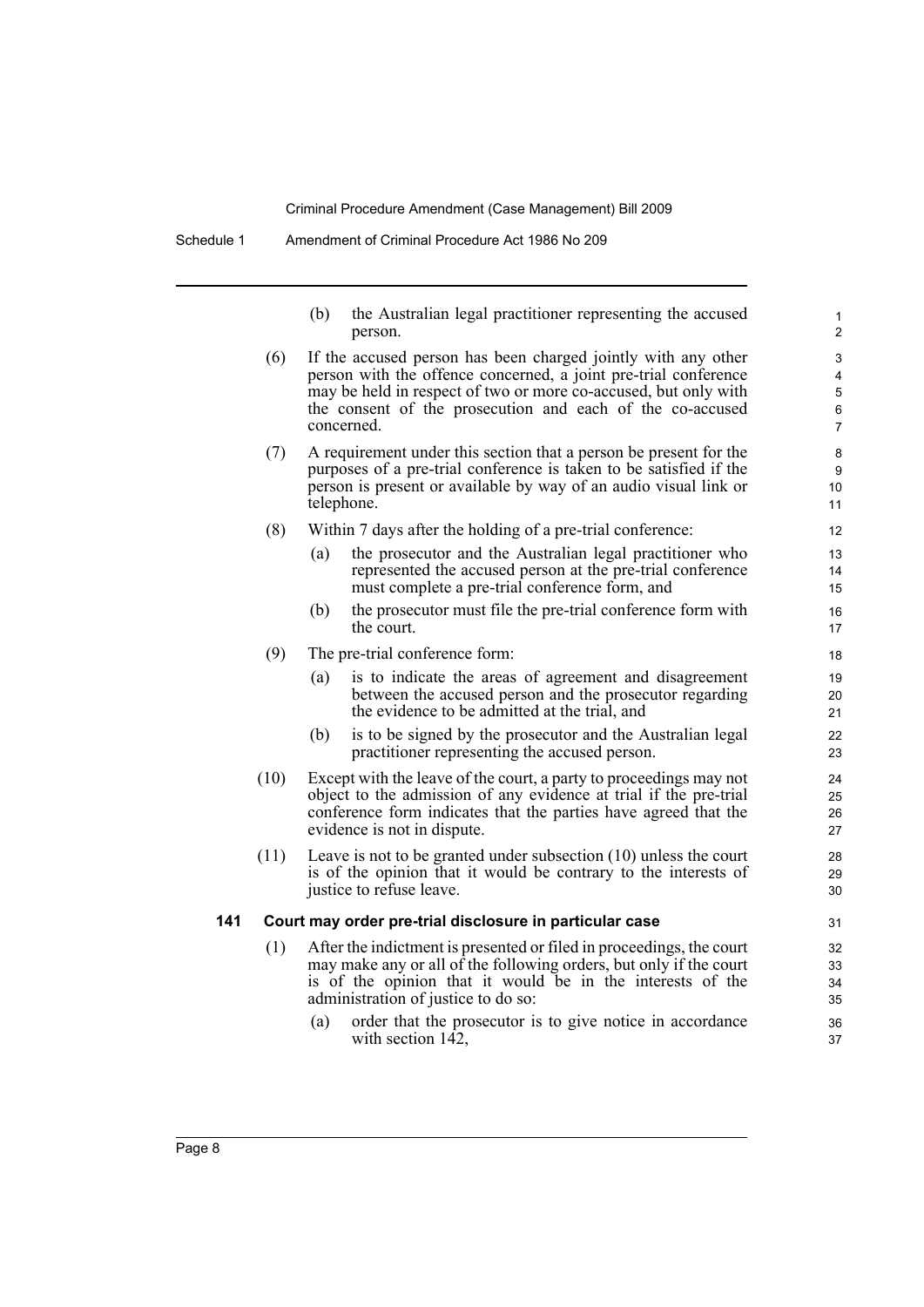Amendment of Criminal Procedure Act 1986 No 209 Schedule 1

|     |     | (b) | order that the accused person is to give notice of the<br>defence response to the prosecution's notice in accordance<br>with section 143.                                                                                                                                                           | $\mathbf{1}$<br>$\overline{2}$<br>3 |
|-----|-----|-----|-----------------------------------------------------------------------------------------------------------------------------------------------------------------------------------------------------------------------------------------------------------------------------------------------------|-------------------------------------|
|     |     | (c) | order that the prosecution is to give notice of the<br>prosecution response to the defence response<br>1n<br>accordance with section 144.                                                                                                                                                           | 4<br>5<br>6                         |
|     | (2) |     | The court may order pre-trial disclosure under this section on<br>application of any party or on the court's own initiative.                                                                                                                                                                        | 7<br>8                              |
|     | (3) |     | The court may order pre-trial disclosure only if the court is<br>satisfied that the accused person will be represented by an<br>Australian legal practitioner.                                                                                                                                      | 9<br>10<br>11                       |
|     | (4) |     | The court may limit pre-trial disclosure to any specified aspect of<br>the proceedings.                                                                                                                                                                                                             | 12<br>13                            |
|     | (5) |     | Pre-trial disclosure required by an order under this section is to<br>be made in accordance with a timetable determined by the court.                                                                                                                                                               | 14<br>15                            |
| 142 |     |     | Prosecution notice-court-ordered pre-trial disclosure                                                                                                                                                                                                                                               | 16                                  |
|     |     |     | For the purposes of section 141 $(1)$ $(a)$ , the prosecution's notice<br>is to contain the following:                                                                                                                                                                                              | 17<br>18                            |
|     |     | (a) | the matters required to be included in the notice of the<br>prosecution case under section 137,                                                                                                                                                                                                     | 19<br>20                            |
|     |     | (b) | a copy of any information, document or other thing in the<br>possession of the prosecutor that would reasonably be<br>regarded as adverse to the credit or credibility of the<br>accused person,                                                                                                    | 21<br>22<br>23<br>24                |
|     |     | (c) | a list identifying the statements of those witnesses who are<br>proposed to be called at the trial by the prosecutor.                                                                                                                                                                               | 25<br>26                            |
| 143 |     |     | Defence response-court-ordered pre-trial disclosure                                                                                                                                                                                                                                                 | 27                                  |
|     |     |     | For the purposes of section 141 $(1)$ (b), the notice of the defence<br>response is to contain the following:                                                                                                                                                                                       | 28<br>29                            |
|     |     | (a) | the matters required to be included in a notice under<br>section 138,                                                                                                                                                                                                                               | 30<br>31                            |
|     |     | (b) | a statement, in relation to each fact set out in the statement<br>of facts provided by the prosecutor, as to whether the<br>accused person considers the fact is an agreed fact (within<br>the meaning of section 191 of the <i>Evidence Act 1995</i> ) or<br>the accused person disputes the fact, | 32<br>33<br>34<br>35<br>36          |

(c) a statement, in relation to each matter and circumstance set out in the statement of facts provided by the prosecutor, as 37 38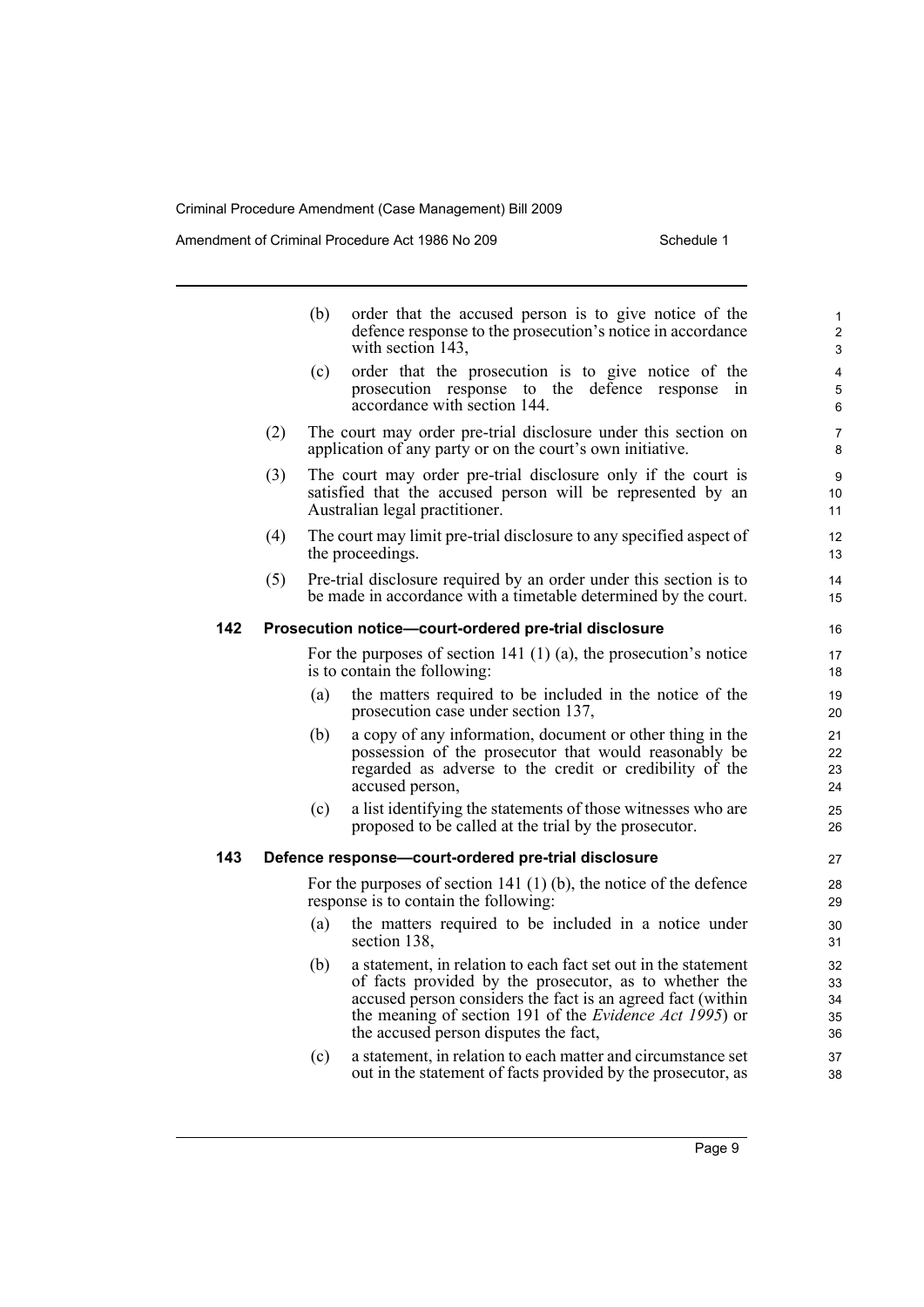to whether the accused person takes issue with the matter or circumstance as set out,

- (d) notice as to whether the accused person proposes to dispute the admissibility of any proposed evidence disclosed by the prosecutor and the basis for the objection,
- (e) if the prosecutor disclosed an intention to adduce expert evidence at the trial, notice as to whether the accused person disputes any of the expert evidence and which evidence is disputed,
- (f) a copy of any report, relevant to the trial, that has been prepared by a person whom the accused person intends to call as an expert witness at the trial,
- (g) if the prosecutor disclosed an intention to adduce evidence at the trial that has been obtained by means of surveillance, notice as to whether the accused person proposes to require the prosecutor to call any witnesses to corroborate that evidence and, if so, which witnesses will be required,
- (h) notice as to whether the accused person proposes to raise any issue with respect to the continuity of custody of any proposed exhibit disclosed by the prosecutor,
- (i) if the prosecutor disclosed an intention to tender at the trial any transcript, notice as to whether the accused person accepts the transcript as accurate and, if not, in what respect the transcript is disputed,
- (j) notice as to whether the accused person proposes to dispute the authenticity or accuracy of any proposed documentary evidence or other exhibit disclosed by the prosecutor,
- (k) notice of any significant issue the accused person proposes to raise regarding the form of the indictment, severability of the charges or separate trials for the charges,
- (l) notice of any consent the accused person proposes to give under section 184 of the *Evidence Act 1995*.

#### **144 Prosecution response to defence response—court-ordered pre-trial disclosure**

For the purposes of section 141 (1) (c), the notice of the prosecution response to the defence response is to contain the following:

(a) if the accused person has disclosed an intention to adduce expert evidence at the trial, notice as to whether the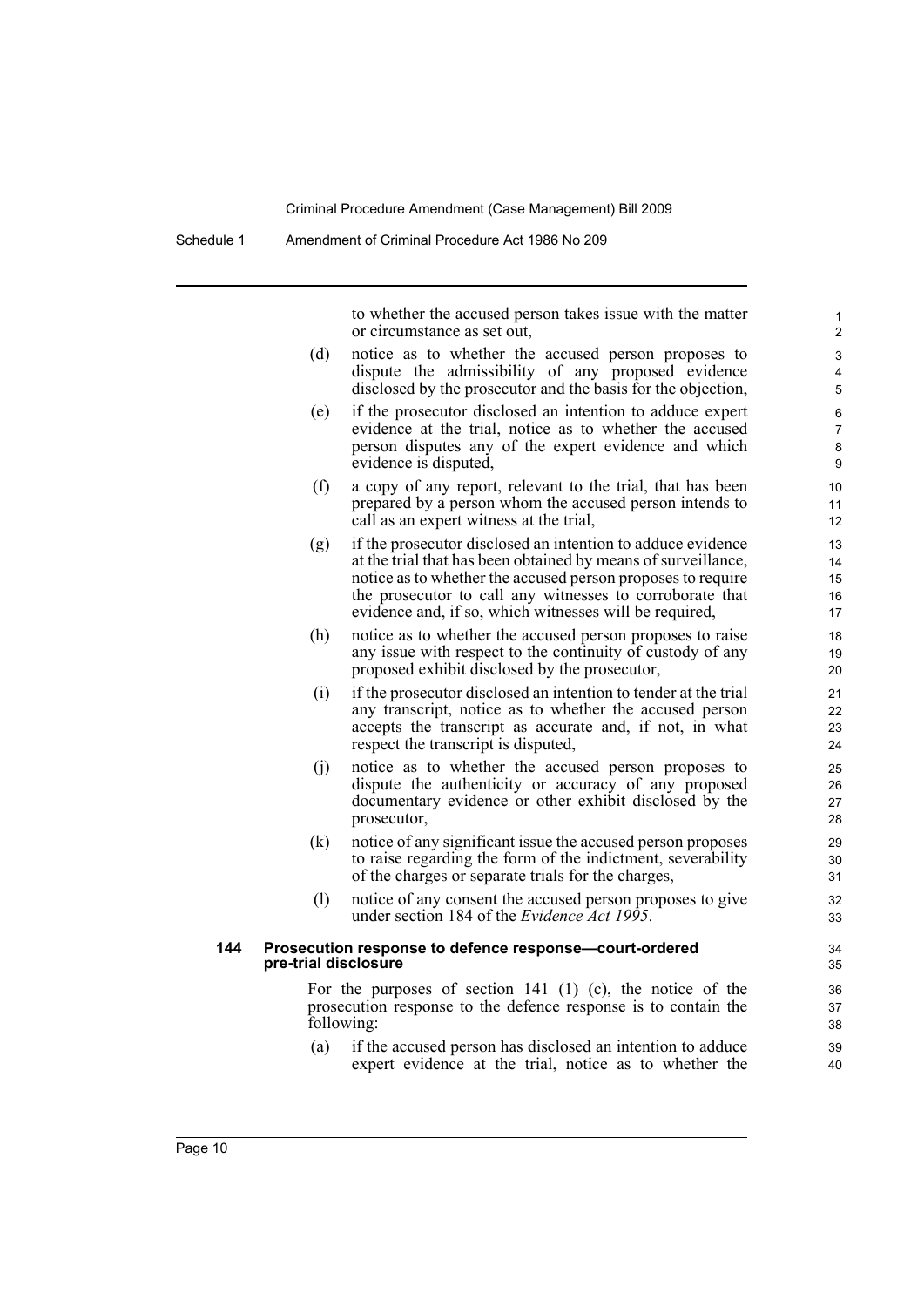Amendment of Criminal Procedure Act 1986 No 209

prosecutor disputes any of the expert evidence and, if so, in what respect,

- (b) if the accused person has disclosed an intention to tender any exhibit at the trial, notice as to whether the prosecutor proposes to raise any issue with respect to the continuity of custody of the exhibit,
- (c) if the accused person has disclosed an intention to tender any documentary evidence or other exhibit at the trial, notice as to whether the prosecutor proposes to dispute the accuracy or admissibility of the documentary evidence or other exhibit,
- (d) notice as to whether the prosecutor proposes to dispute the admissibility of any other proposed evidence disclosed by the accused person, and the basis for the objection,
- (e) a copy of any information, document or other thing in the possession of the prosecutor, not already disclosed to the accused person, that might reasonably be expected to assist the case for the defence,
- (f) a copy of any information, document or other thing that has not already been disclosed to the accused person and that is required to be contained in the notice of the case for the prosecution.

#### **145 Dispensing with formal proof**

- (1) If a fact, matter or circumstance was alleged in a notice required to be given to the accused person by the prosecutor in accordance with this Division and the accused person was required to give a defence response under section 143 but did not disclose in the response an intention to dispute or require proof of the fact, matter or circumstance, the court may order that:
	- (a) a document asserting the alleged fact, matter or circumstance may be admitted at the trial as evidence of the fact, matter or circumstance, and
	- (b) evidence may not, without the leave of the court, be adduced to contradict or qualify the alleged fact, matter or circumstance.
- (2) If evidence was disclosed by the prosecution to the accused person in accordance with this Division and the accused person was required to give a defence response under section 143 but did not include notice in that response under section 143 (d) in relation to that evidence, the court may, by order, dispense with the application of any one or more of the following provisions of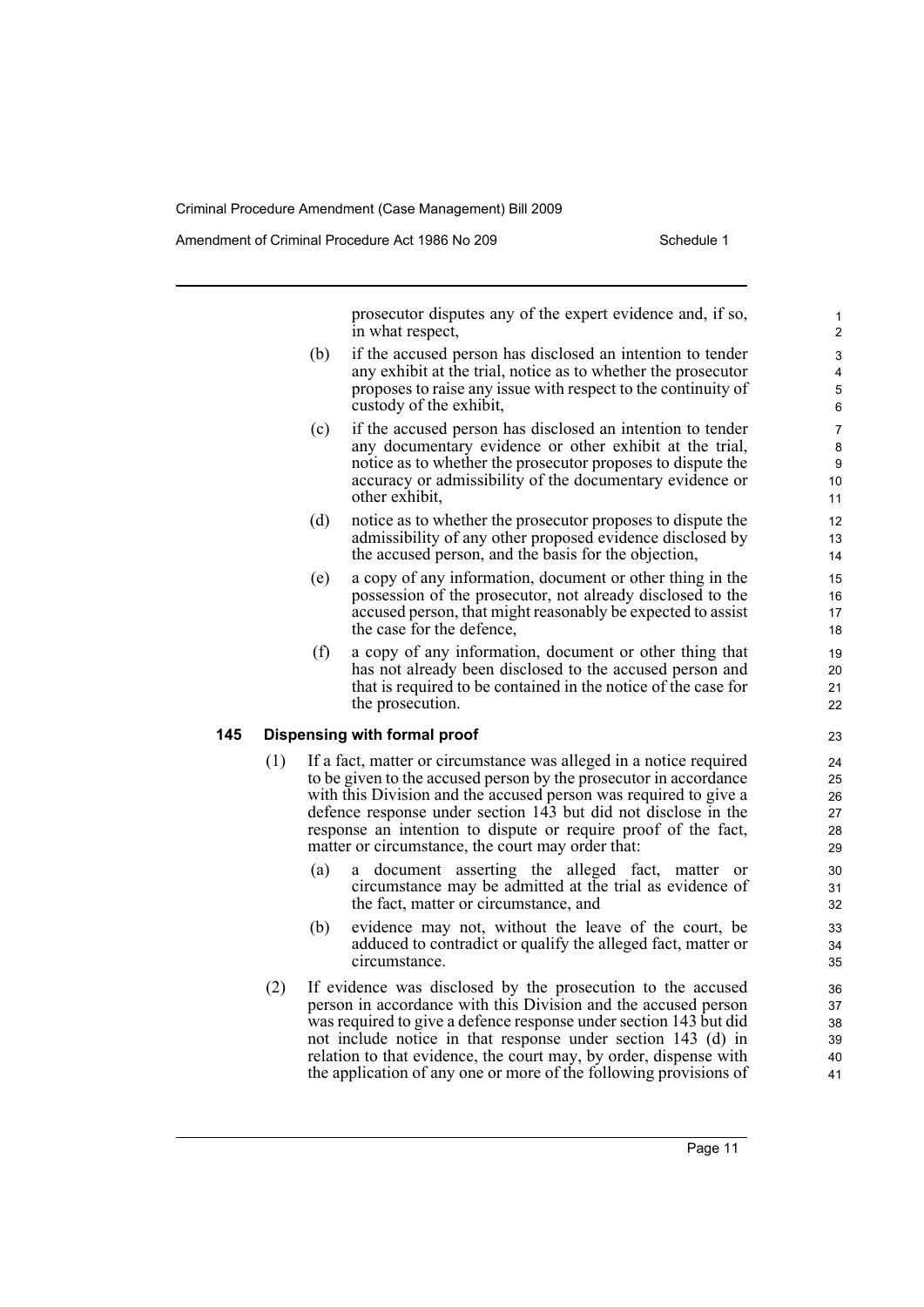the *Evidence Act 1995* in relation to the adducing of the evidence at trial:

- (a) Division 3, 4 or 5 of Part 2.1,
- (b) Part 2.2 or 2.3,
- (c) Parts 3.2–3.8.
- (3) The court may, on the application of a party, direct that the party may adduce evidence of 2 or more witnesses in the form of a summary if the court is satisfied that:
	- (a) the summary is not misleading or confusing, and
	- (b) admission of the summary instead of evidence from the witnesses will not result in unfair prejudice to any party to the proceedings.
- (4) The court may, in a direction under subsection (3), require that one or more of the witnesses whose evidence is to be adduced in the form of a summary are to be available for cross-examination.
- (5) The opinion rule (within the meaning of the *Evidence Act 1995*) does not apply to evidence adduced in accordance with a direction under subsection (3).
- (6) The provisions of this section are in addition to the provisions of the *Evidence Act 1995*, in particular, section 190.

#### **146 Sanctions for non-compliance with pre-trial disclosure requirements**

#### (1) **Exclusion of evidence not disclosed**

The court may refuse to admit evidence in proceedings that is sought to be adduced by a party who failed to disclose the evidence to the other party in accordance with requirements for pre-trial disclosure imposed by or under this Division.

#### (2) **Exclusion of expert evidence where report not provided**

The court may refuse to admit evidence from an expert witness in proceedings that is sought to be adduced by a party if the party failed to give the other party a copy of a report by the expert witness in accordance with requirements for pre-trial disclosure imposed by or under this Division.

#### (3) **Adjournment**

The court may grant an adjournment to a party if the other party seeks to adduce evidence in the proceedings that the other party failed to disclose in accordance with requirements for pre-trial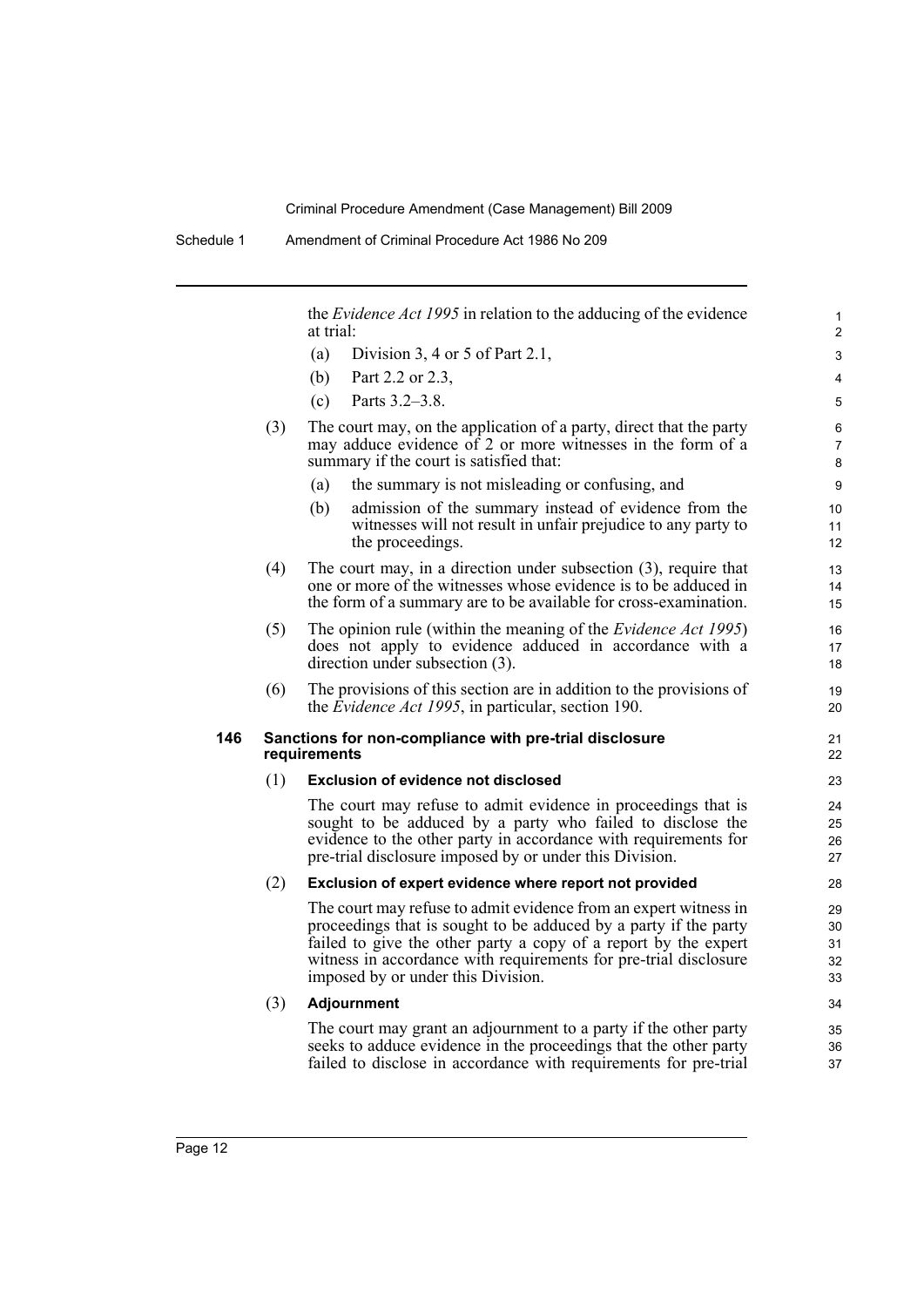Amendment of Criminal Procedure Act 1986 No 209

disclosure imposed by or under this Division and that would prejudice the case of the party seeking the adjournment.

#### (4) **Application of sanctions**

Without limiting the regulations that may be made under subsection (5), the powers of the court may not be exercised under this section to prevent an accused person adducing evidence unless the prosecutor has complied with the requirements for pre-trial disclosure imposed on the prosecution by or under this Division.

#### (5) **Regulations**

The regulations may make provision for or with respect to the exercise of the powers of a court under this section (including the circumstances in which the powers may not be exercised).

#### **147 Disclosure requirements are ongoing**

- (1) The obligation to comply with the requirements for pre-trial disclosure imposed by or under this Division continues until any of the following happens:
	- (a) the accused person is convicted or acquitted of the charges in the indictment,
	- (b) the prosecution is terminated.
- (2) Accordingly, if any information, document or other thing is obtained or anything else occurs after pre-trial disclosure is made by a party to the proceedings, that would have affected that pre-trial disclosure had the information, document or thing been obtained or the thing occurred before pre-trial disclosure was made, the information, document, thing or occurrence is to be disclosed to the other party to the proceedings as soon as practicable.

#### **148 Court may waive requirements**

- (1) A court may, by order, waive any of the pre-trial disclosure requirements that apply under this Division.
- (2) The court may make such an order on its own initiative or on the application of the prosecutor or the accused person.
- (3) An order may be made subject to such conditions (if any) as the court thinks fit.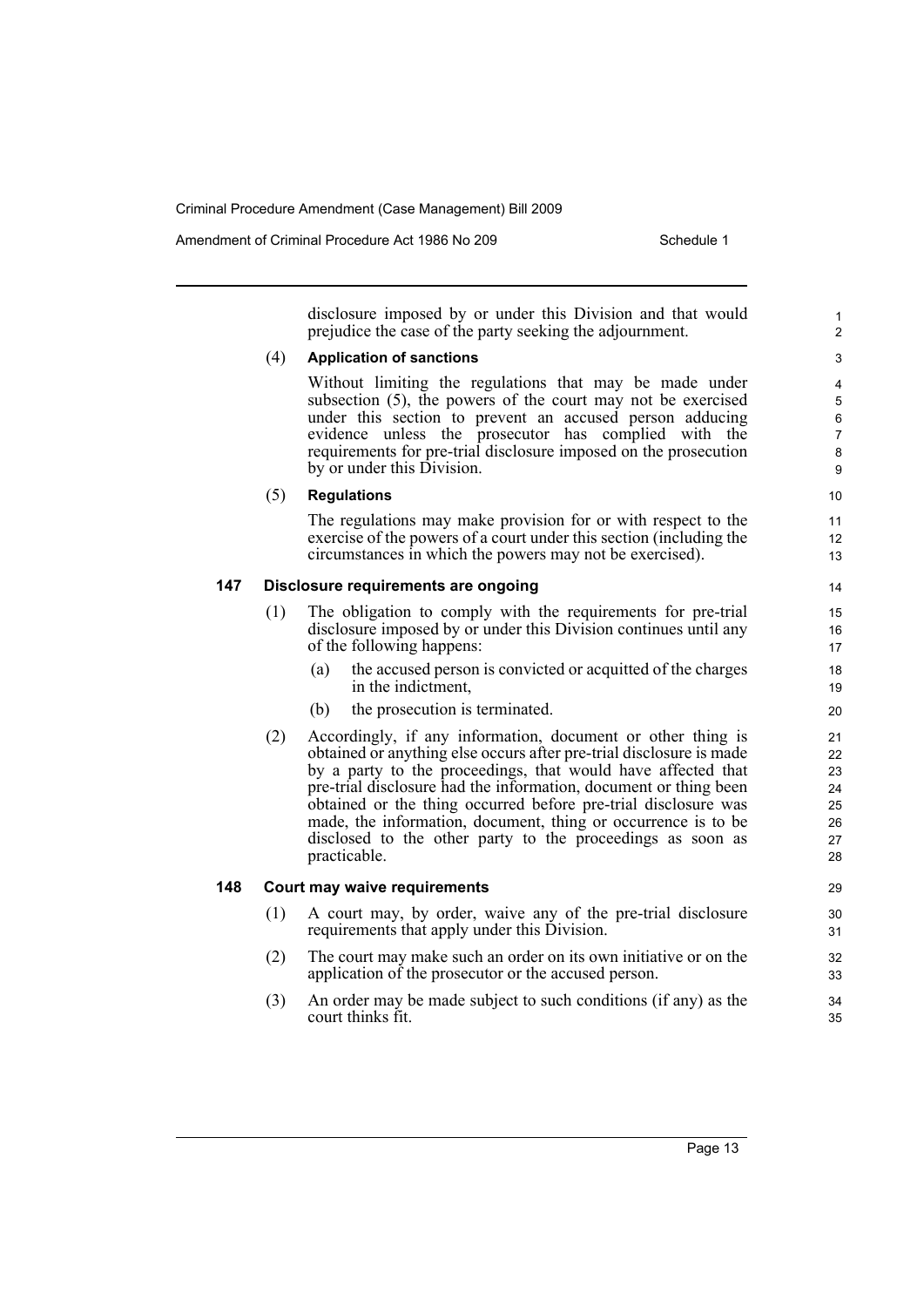| 149  | <b>Requirements as to notices</b>                                          |                                                                                                                                                                                                                                                  |                |  |  |  |
|------|----------------------------------------------------------------------------|--------------------------------------------------------------------------------------------------------------------------------------------------------------------------------------------------------------------------------------------------|----------------|--|--|--|
|      | (1)                                                                        | A notice under this Division is to be in writing.                                                                                                                                                                                                | 2              |  |  |  |
|      | (2)                                                                        | Any notice purporting to be given under this Division on behalf<br>of the accused person by his or her Australian legal practitioner<br>is, unless the contrary is proved, taken to have been given with<br>the authority of the accused person. |                |  |  |  |
|      | (3)                                                                        | A notice under this Division that is required to be given to a<br>prosecutor may be given to the prosecutor in the following<br>manner, or as otherwise directed by the court:                                                                   |                |  |  |  |
|      |                                                                            | (a)<br>by delivering it to the prosecutor,                                                                                                                                                                                                       | 10             |  |  |  |
|      |                                                                            | (b)<br>by leaving it at the office of the prosecutor,                                                                                                                                                                                            | 11             |  |  |  |
|      |                                                                            | by sending it by post or facsimile to the prosecutor at the<br>(c)<br>office of the prosecutor,                                                                                                                                                  | 12<br>13       |  |  |  |
|      |                                                                            | by sending it by electronic mail to the prosecutor, but only<br>(d)<br>if the prosecutor has agreed to notice being given in that<br>manner.                                                                                                     | 14<br>15<br>16 |  |  |  |
|      | (4)                                                                        | A notice under this Division that is required to be given to an<br>accused person may be given to the accused person in the<br>following manner, or as otherwise directed by the court:                                                          | 17<br>18<br>19 |  |  |  |
|      |                                                                            | by delivering it to the accused person,<br>(a)                                                                                                                                                                                                   | 20             |  |  |  |
|      |                                                                            | by leaving it at the office of the Australian legal<br>(b)<br>practitioner representing the accused person,                                                                                                                                      | 21<br>22       |  |  |  |
|      |                                                                            | by sending it by post or facsimile to the Australian legal<br>(c)<br>practitioner representing the accused person at the office of<br>the Australian legal practitioner,                                                                         | 23<br>24<br>25 |  |  |  |
|      |                                                                            | by sending it by electronic mail to the Australian legal<br>(d)<br>practitioner, but only if the Australian legal practitioner<br>has agreed to notice being given in that manner.                                                               | 26<br>27<br>28 |  |  |  |
|      | (5)                                                                        | A party required to give a notice under this Division must file a<br>copy of the notice with the court as soon as practicable after<br>giving it, or as otherwise required by the court.                                                         | 29<br>30<br>31 |  |  |  |
| 149A | Copies of exhibits and other things not to be provided if<br>impracticable |                                                                                                                                                                                                                                                  |                |  |  |  |
|      | (1)                                                                        | A copy of a proposed exhibit, document or thing is not required<br>to be included in a notice under this Division if it is impossible or<br>impractical to provide a copy.                                                                       | 34<br>35<br>36 |  |  |  |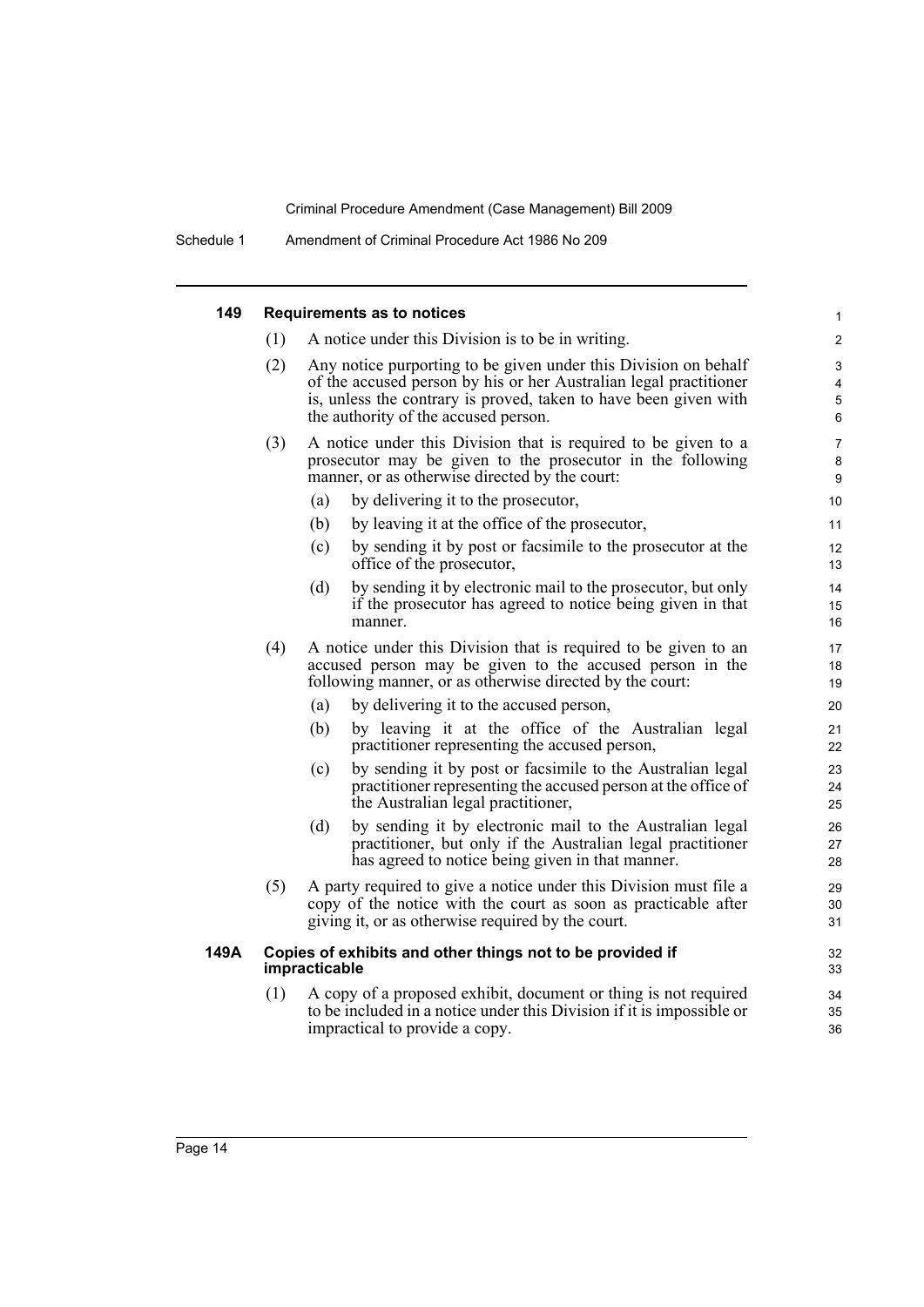Amendment of Criminal Procedure Act 1986 No 209 Schedule 1

|      | (2) | However, the party required to give the notice:                                                                                                                                                                                                                                                                                                                       | 1                                |
|------|-----|-----------------------------------------------------------------------------------------------------------------------------------------------------------------------------------------------------------------------------------------------------------------------------------------------------------------------------------------------------------------------|----------------------------------|
|      |     | is to specify in the notice a reasonable time and place at<br>(a)<br>which the proposed exhibit, document or thing may be<br>inspected, and                                                                                                                                                                                                                           | $\overline{c}$<br>3<br>4         |
|      |     | (b)<br>is to allow the other party to the proceedings a reasonable<br>opportunity to inspect the proposed exhibit, document or<br>thing referred to in the notice.                                                                                                                                                                                                    | 5<br>6<br>7                      |
| 149B |     | Personal details not to be provided                                                                                                                                                                                                                                                                                                                                   | 8                                |
|      | (1) | The prosecutor is not to disclose in any notice under this Division<br>the address or telephone number of any witness proposed to be<br>called by the prosecutor, or of any other living person, unless:                                                                                                                                                              | 9<br>10<br>11                    |
|      |     | the address or telephone number is a materially relevant<br>(a)<br>part of the evidence, or                                                                                                                                                                                                                                                                           | 12<br>13                         |
|      |     | (b)<br>the court makes an order permitting the disclosure.                                                                                                                                                                                                                                                                                                            | 14                               |
|      | (2) | An application for such an order may be made by the accused<br>person or the prosecutor.                                                                                                                                                                                                                                                                              | 15<br>16                         |
|      | (3) | The court must not make such an order unless satisfied that the<br>disclosure is not likely to present a reasonably ascertainable risk<br>to the welfare or protection of any person or that the interests of<br>justice (including the accused person's right to prepare properly<br>for the hearing of the evidence for the prosecution) outweigh any<br>such risk. | 17<br>18<br>19<br>20<br>21<br>22 |
|      | (4) | This section does not prevent the disclosure of an address if the<br>disclosure does not identify it as a particular person's address, or<br>it could not reasonably be inferred from the matters disclosed that<br>it is a particular person's address.                                                                                                              | 23<br>24<br>25<br>26             |
|      | (5) | An address or telephone number that must not be disclosed may,<br>without reference to the person who made the statement being<br>disclosed, be deleted from that statement, or rendered illegible,<br>before the statement is given to the accused person.                                                                                                           | 27<br>28<br>29<br>30             |
| 149C |     | Requirements as to statements of witnesses                                                                                                                                                                                                                                                                                                                            | 31                               |
|      | (1) | A statement of a witness that is included in a notice under this<br>Division may be in the form of questions and answers.                                                                                                                                                                                                                                             | 32<br>33                         |
|      | (2) | If a notice includes a statement that is, wholly or in part, in a<br>language other than English, there must be annexed to it a<br>document purporting to contain a translation of the statement, or<br>so much of it as is not in the English language, into the English<br>language.                                                                                | 34<br>35<br>36<br>37<br>38       |

38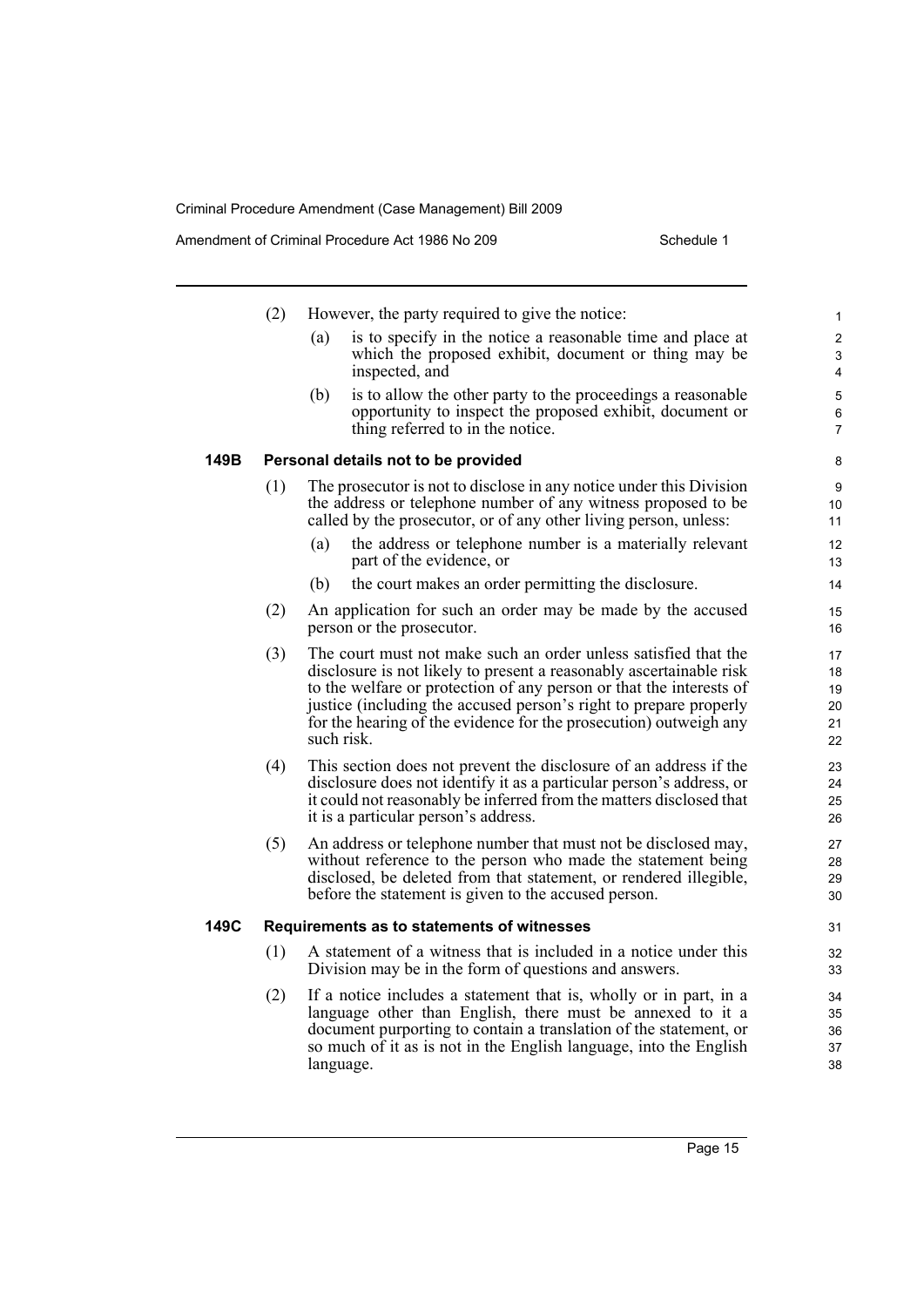Schedule 1 Amendment of Criminal Procedure Act 1986 No 209

#### **149D Exemption for matters previously disclosed**

(1) The prosecutor is not required to include in a notice under this Division anything that has already been included in a brief of evidence in relation to the matter served on the accused person in accordance with this or any other Act or that has otherwise been provided or disclosed to the accused person.

(2) The accused person is not required to include in a notice under this Division anything that has already been provided or disclosed to the prosecutor.

#### **149E Court powers to ensure efficient management and conduct of trial**

- (1) On or after the commencement of the trial in proceedings, the court may make such orders, determinations or findings, or give such directions or rulings, as it thinks appropriate for the efficient management and conduct of the trial.
- (2) Without limiting subsection (1), the court may order that any of the parties to the proceedings disclose any matter that was, or could have been, required to be disclosed under this Division before the commencement of the trial.

#### **149F Miscellaneous provisions**

- (1) A statement about any matter that is made by or on behalf of the accused person for the purposes of complying with requirements for pre-trial disclosure imposed by or under this Division does not constitute an admission of that matter by the accused person.
- (2) The court may make orders to resolve any dispute between the parties to criminal proceedings about:
	- (a) the requirements for pre-trial disclosure imposed by or under this Division, or
	- (b) the use of anything disclosed under this Division (including restrictions on publication or further disclosure).
- (3) This Division does not affect the obligations or powers under Division 4 (Pre-trial disclosure—general).
- (4) Nothing in this Division prevents any voluntary pre-trial disclosure by the accused person to the prosecutor of any information, document or other thing that the accused person proposes to adduce in evidence in the proceedings.
- (5) This Division does not limit any obligation (arising otherwise than under this Division) for pre-trial disclosure that is capable of being complied with concurrently with requirements imposed by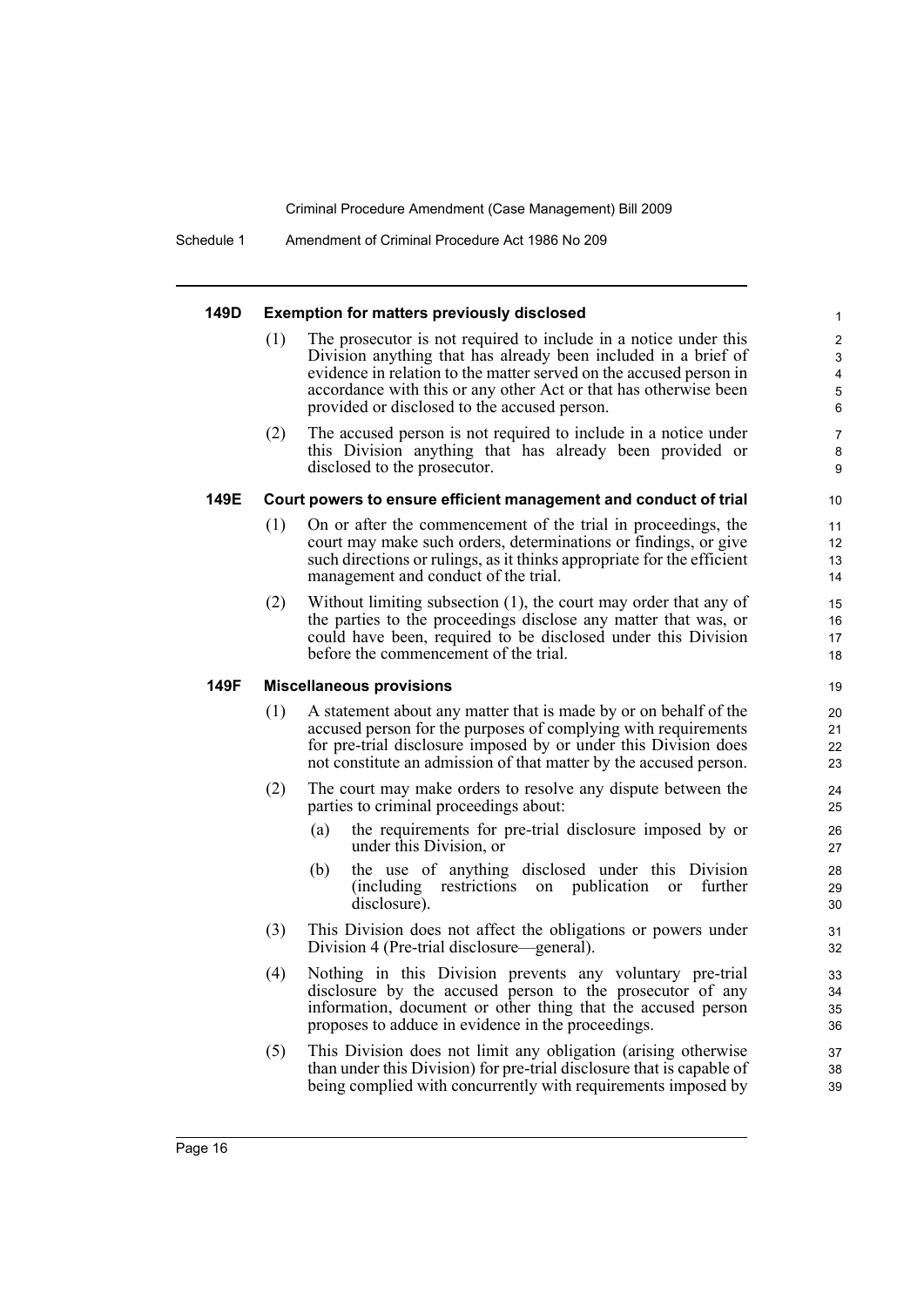Amendment of Criminal Procedure Act 1986 No 209

or under this Division, but this Division prevails to the extent of any inconsistency with any such obligation. Any such obligation extends to obligations imposed by the common law, the rules of court, the legal profession rules made under Part 7.5 of the *Legal Profession Act 2004* and prosecution guidelines issued by the Director of Public Prosecutions. (6) However, this Division does not affect any immunity that applies by law to the disclosure of any information, document or other thing, including, for example, legal professional or client legal privilege, public interest immunity and sexual assault communications privilege under Division 2 of Part 5 of Chapter 6. (7) Nothing in this Division limits any powers that a court has apart from this Division in relation to proceedings. (8) The provisions of this Division prevail over the provisions of the *Evidence Act 1995* to the extent of any inconsistency with those provisions. **[5] Section 314A** Insert after section 314: **314A Review of pre-trial disclosure provisions enacted by Criminal Procedure Amendment (Case Management) Act 2009** (1) The Attorney General is to review the provisions of Division 3 of Part 3 of Chapter 3 as enacted by the *Criminal Procedure Amendment (Case Management) Act 2009* to determine: (a) whether they have been effective in reducing delays in proceedings on indictment, and (b) the cost impacts of the procedures. (2) The review is to be undertaken as soon as possible after the period of 24 months after the commencement of this section. (3) A report on the outcome of the review is to be tabled in each House of Parliament within 12 months after the end of that 24-month period. **[6] Schedule 2 Savings, transitional and other provisions** Insert at the end of clause 1 (1): *Criminal Procedure Amendment (Case Management) Act 2009* 1 2 3 4 5 6 7 8 9 10 11 12 13 14 15 16 17 18 19 20 21  $22$ 23 24 25 26 27 28 29 30 31 32 33 34 35